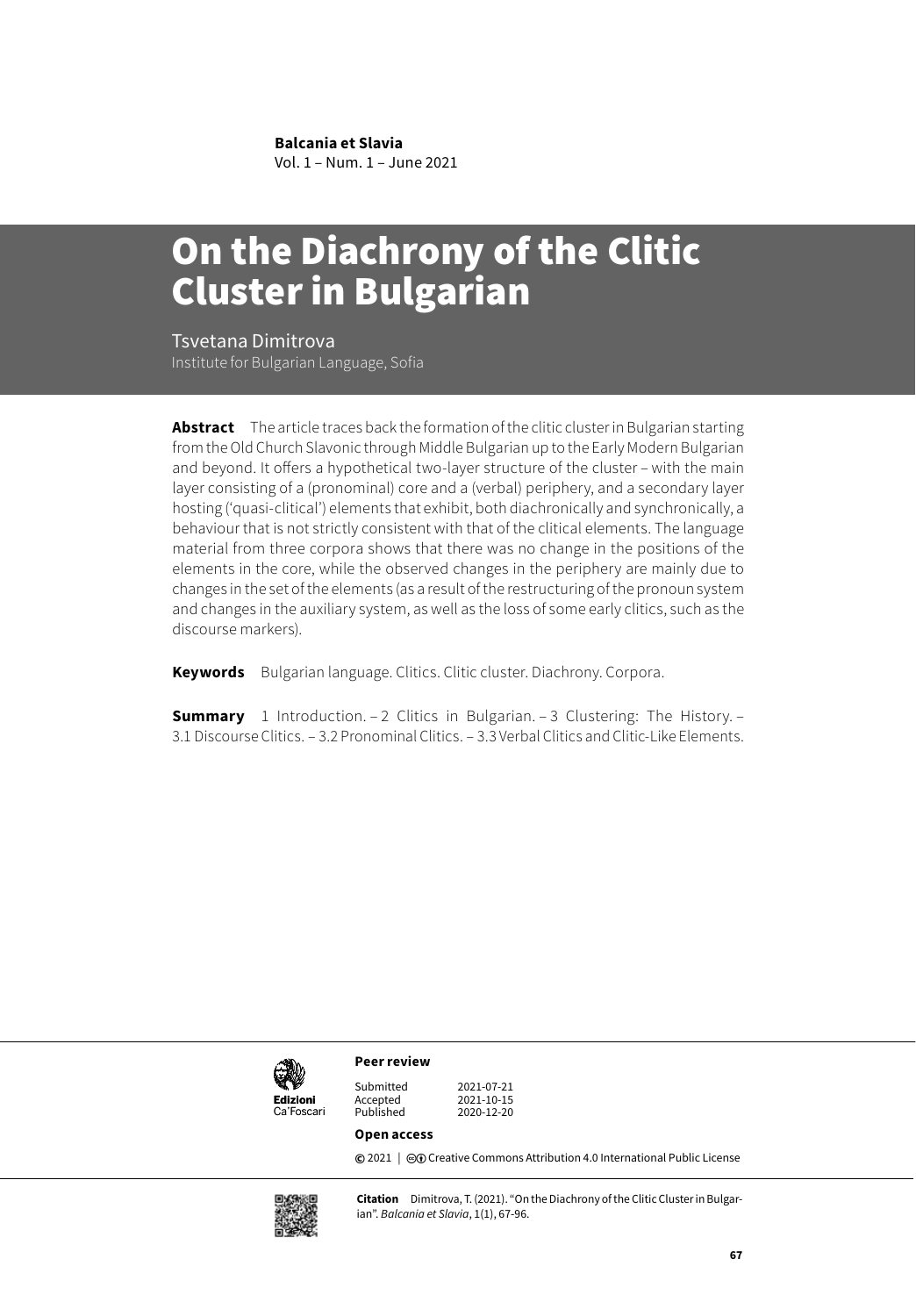### 1 Introduction

Slavic clitics have been the focus of attention in a number of works in the recent decades (Franks, King 2000; Franks 2017; Zimmerling 2013; Migdalski 2016; among many others), with accounts also on the diachrony of cliticization in (one or more) Slavic languages.<sup>1</sup>

The diachrony of the Bulgarian clitics has drawn particular interest because Bulgarian is part of the Balkan *Sprachbund* and as such it exhibits verb-adjacent cliticization pattern, but also because it displays various patterns in its history.<sup>2</sup> Although it has been claimed that the position of clitics in Old Church Slavonic (OCS)<sup>3</sup> texts mostly echoes their placement in the Greek originals, there are numerous exceptions reflecting patterns in the language of the scribes (especially in constructions without parallels in Greek; see Sławski 1946, among others). In her seminal study on the clitics in the history of Bulgarian, Pancheva (2005) argues that verb-adjacent clitics found in Old Bulgarian (and OCS) temporarily switched to second-position (up to and beyond the Middle Bulgarian period), only to become verb-adjacent again (in modern Bulgarian). Migdalski (2016) claims that in the majority of cases pronominal clitics in OCS were verb-adjacent while the second position (2P) was obligatory only for the so-called 'operator' clitics (discourse markers and 'ethical datives'); he relates the verb-adjacency to the presence of tense morphology in a language.

The discussion in the present article is based on data excerpted from manuscripts that presumably reflect the diachrony of the Bulgarian language and are closer to the vernacular than to the literary language. The main aim of the article is to sketch the evolvement of the (sentential) clitic cluster in the history of Bulgarian and to check

Part of the work presented in the article was performed within the Russian-Bulgarian bilateral project *Evolution of the Grammatical Structure in Russian and Bulgarian Languages in a Contrastive Context: Corpus Analysis and Formal Grammars*. The Bulgarian part has been financially supported by the Fund of Scientific Research at the Ministry of Education and Science with a contract N02/2 from 14.06.2018. A version of the text was presented at the 25th annual conference *Derzhavin Readings* in March 2020, within the section "Contemporary and Historical Problems of Bulgarian and Slavic Studies" (with a short paper included in the proceedings). I would like to thank the two anonymous reviewers of the present article for the constructive comments, as well as Andrej Bojadžiev for the discussion of some points and Iliyana Krapova for the extensive comments and suggestions. Needless to say, the Author is solely responsible for all the remaining errors.

<sup>1</sup> Sławski 1946; Radanović-Kocić 1988; Pancheva 2005; Kosek 2011; Zimmerling 2013; Migdalski 2013; 2016.

<sup>2</sup> Sławski 1946; Pancheva 2005; Zimmerling 2013; Migdalski 2013; 2016.

<sup>3</sup> Here I will use the term Old Church Slavonic (OCS), which reflects the status of the language as used by the Slavic orthodox community (cf. Bujukliev et al. 1993). However, the linguistic features of the texts in the monuments are assumed to reflect those of Old Bulgarian.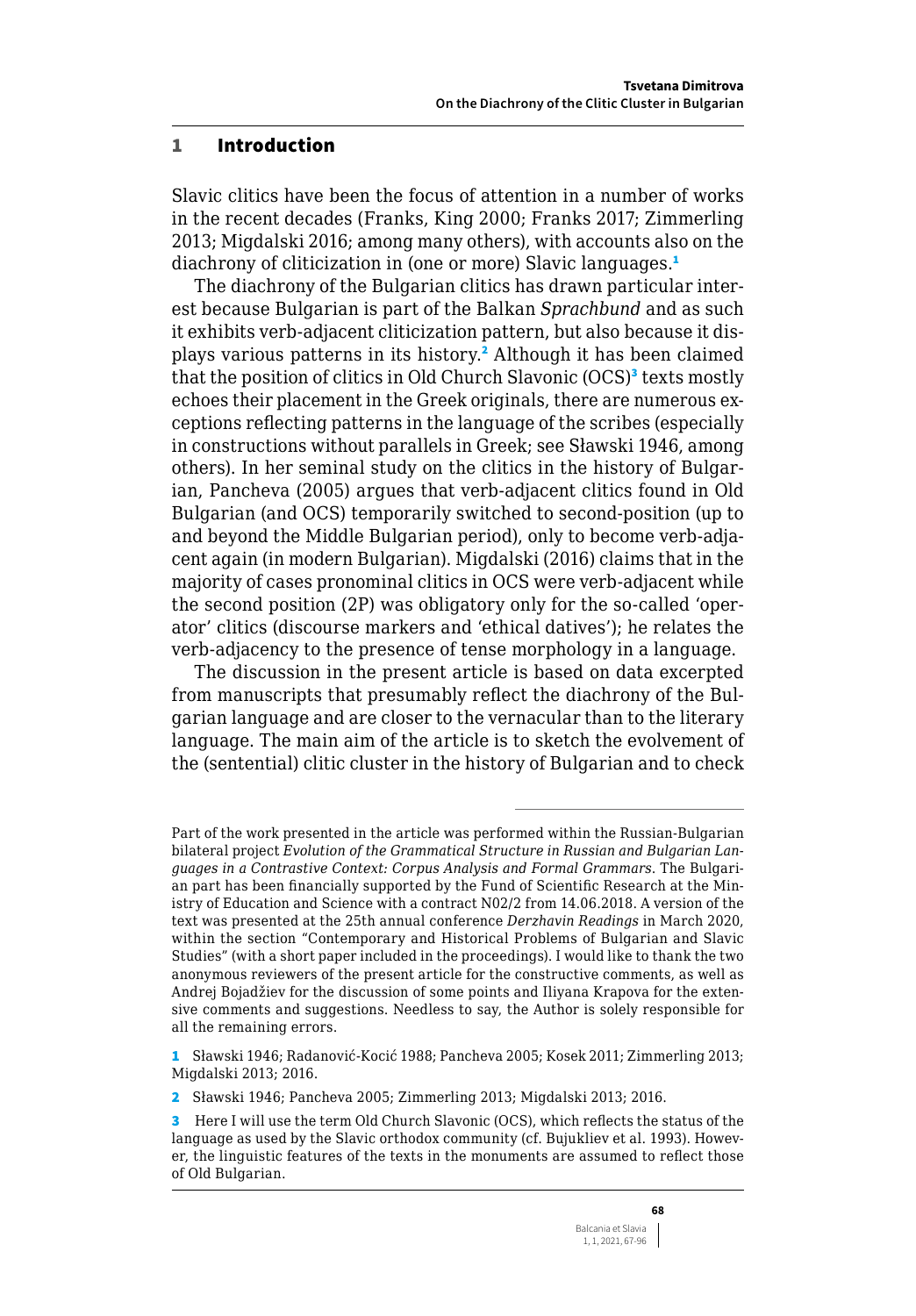whether there has been a significant change in the clustering pattern. The observations on this specific set of data confirm the old hypothesis that the clitics in Bulgarian are (and were) verb-adjacent (and also target 2P). The necessary ramification here is that any conclusions based on heterogeneous diachronic data highly depend on the sources and their analysis. The notion 'second position', for example, depends on syntactic constituency within the language and on the interpretation of the data that are taken into account. With diachronic texts, the segmentation is also a matter of interpretation: for the OCS data here, the texts were already segmented within the corpus used for reference; with the other data (Middle Bulgarian and Early Middle Bulgarian), however, segmentation was done aside. The difficulties with the specifics of the data remain: with the OCS data I have tried to consider variant readings if accessible, with interesting results;<sup>4</sup> this should be done over all the data if possible (for example, one should consider variant readings within the texts of the damaskin collections). In order for such a task to be accomplished, however, one needs a really big and smartly annotated corpus, which is unfortunately missing at this time.

# 2 Clitics in Bulgarian

To define 'what a clitic is' is not a trivial task because, as Franks (2017, 146) puts it, "the idiosyncrasies of clitics all go in the same direction, i.e., a *negative* one". It is easier to say what clitics are not rather than what they are, because they are – prosodically, morphologically, lexically, and syntactically – 'deficient'. Firstly, clitics are prosodically deficient as they do not have an independent stress, but form a prosodic unit with another, prosodically 'strong', word. However, in many languages clitics may host the stress when preceding or following other elements that remain prosodically 'weak' (or may receive secondary stress). In present-day standard Bulgarian, clitics may bear stress after negation as in (1) (there is also a hypothesis for a secondary stress here; Krăsteva (2020, 119), on the basis of experimental data, claims that in interrogative sentences with negation, even when the clitics receive stress, they do not have "an independent intonational peak").

<sup>4</sup> A more detailed review cannot be supplied here but ca. 43% of the occurrences of the datives ми 'I.DAT' and ти 'you.DAT' in Codex Marianus (СМ) have variant readings in other New Testament (NT) texts as witnessed in Codex Zographensis (CZ), Codex Assemani (CA) and Codex Sabbae (CSb), and/or in the respective Greek editions.

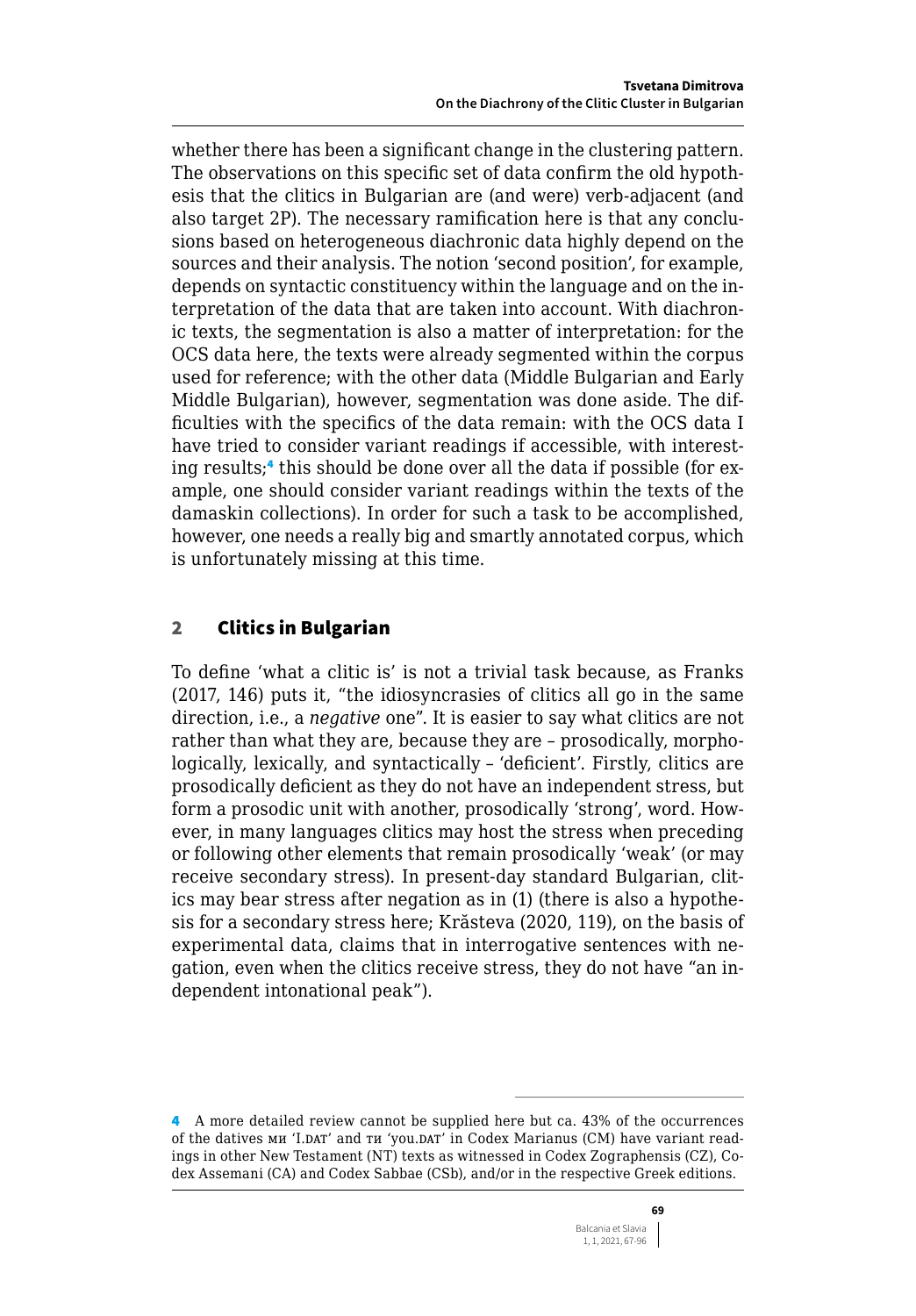| (1)                     |      |          |       |
|-------------------------|------|----------|-------|
| He MY                   | даде | книгата, | нали? |
| NEG <sup>*</sup> he.DAT | gave | book.the | right |

\* The following abbreviations are used in the glosses: NEG, negative particle; EMPH, emphatic particle, e.g. *x* e; NOM, nominative; GEN, genitive; DAT, dative; ACC, accusative; ReflcL, CA; ReflPosscL, CH; DEF, word form with a definite article; COP, copula; AUX, auxiliary; COND, conditional; INF, infinitive; IND, indicative; AOR, aorist; IMPF, imperfect; RENARR, renarrative; SUBJ, subjunctive. The elements at focus are given in bold.

Secondly, clitics are a 'bag' of grammatical features (Sadock 1991) and do not have lexico-conceptual features, i.e. they are also semantically deficient (Franks 2017, 154). Historically, the short dative forms of the first- and second-person singular pronouns MH 'I.DAT' and TH 'you.DAT' were already clitics in Old Bulgarian/OCS (as were the parallel pronouns in Greek, see Wackernagel 2009; Večerka 1989; 1993); other short pronominal forms, however, became clitics as a result of early attrition: 3pSg masculine accusative e-ro  $(E-FO)^5$  'he.ACC' > ro 'he.ACC', with further reconsideration of r- as a third-person marker resulting in a generalised third-person plural with the ending -и (ги 'they.acc');  $e\pi/e > \pi > \pi$  'she.acc' (3pSq feminine accusative); emoy > моу 'he.DAT' (3pSq masculine and neuter dative), еи > ей > й 'she. DAT' (3pSq feminine dative), etc.; see Byjukliev et al. 1991, 234-6; Mirčey 1963, 165-6).

Thirdly, clitics are syntactically dependent although different elements may exhibit different behaviour. Clitics can be categorised into 'simple' (non-paradigmatic) and 'special' (paradigmatic) (Zwicky 1977; 1985): in present-day Bulgarian, the latter are present-tense auxiliaries/copulas, short forms of personal and possessive pronouns, which have corresponding 'full' (prosodically and syntactically 'strong') forms.

Clitics are known for their ability to clusterise - in some languages the clitic cluster has a fixed position in the clause or in the phrase (in standard Bulgarian these are the 'special' clitics and the 'simple' interrogative ли). The so-called Wackernagel clitics in Indo-European languages were all second-position (2P) clitics. At issue here would be the definition of the second position: whether the clitic is positioned after the first word in the sentence, as originally formulated by Wackernagel (2009), or after the first syntactic constituent (including a phrasal one) (Halpern 1995), or after the first constituent that immediately follows the so-called rhythmic-syntactic barrier of Zaliznjak (2008). Zaliznjak introduced this barrier as an ad-

<sup>5</sup> Orthographic variants throughout the text are generalised if possible (e.g.  $ero =$  $erw$ ;  $mu = mi$  etc.), except for certain examples. The same is true for jotated variants (i.e. ero is given instead of  $\pi$ ro etc.).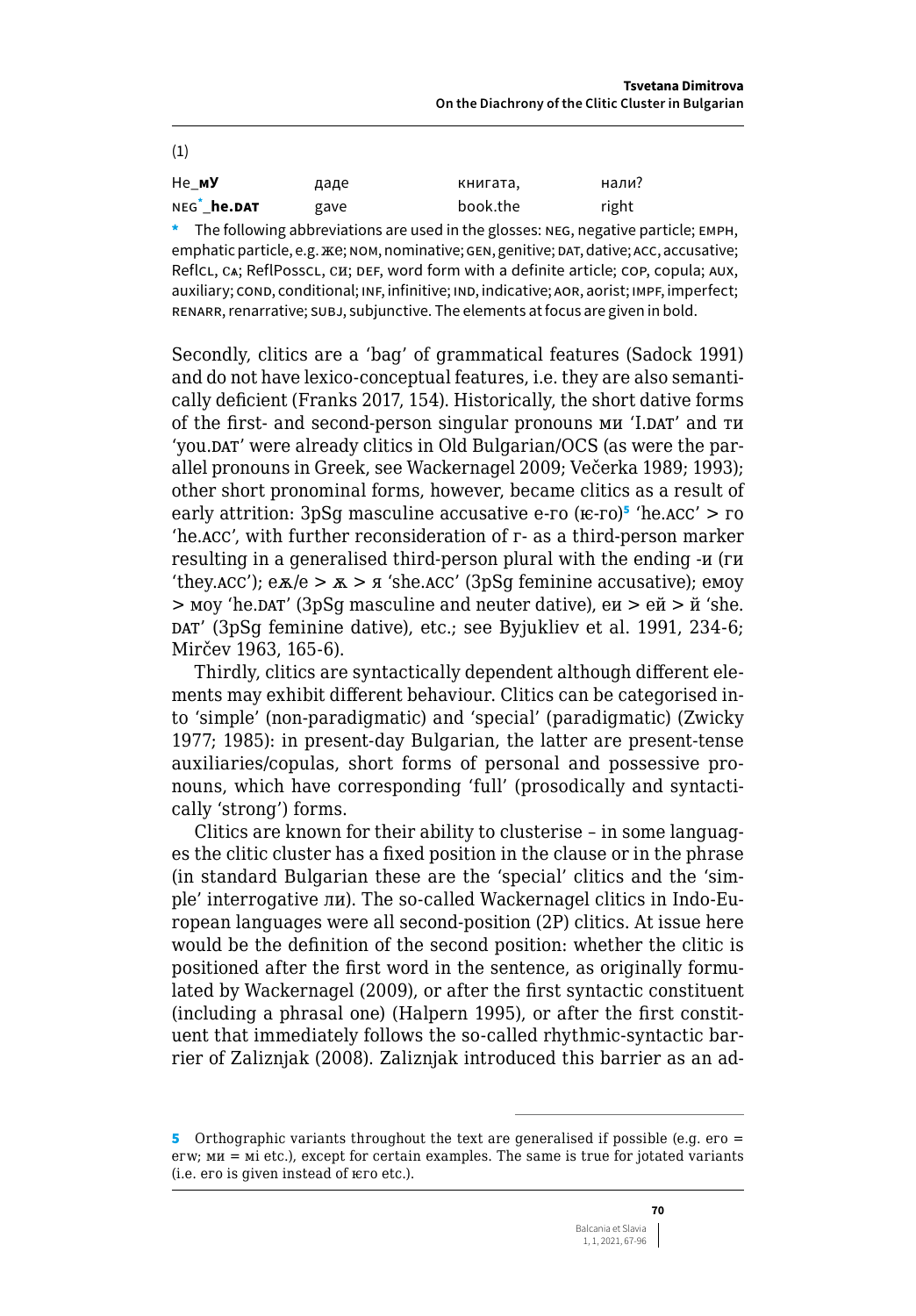ditional (and obligatory) condition to make the Wackernagel effect work for the Old Russian clitics. Additionally, the restrictions known as the Tobler-Mussafia's law (Tobler 1875; Mussafia 1888), originally formulated for the Romance languages, do not allow 'special' clitics to be first in the sentence.

All these constraints are partially valid for present-day standard Bulgarian: clitics are mostly verb-adjacent, and are found either after the verb in the first position in the clause, as in (2a), or before the verb if there is another constituent in first position, as in (2b). Although (2c) is ungrammatical with clitics following both the subject and the verb and coming third in the linear order of the clause, clitics can still be found further up in the clause following more than one constituent, as in (2d). Clitics may also land third after a preceding verb that, however, is analysed as first after the rhythmic-syntactic barrier (with other sentential element to its left), as in (2e).

 $\sim$ 

| (2) a. |        |                       |         |         |              |      |          |
|--------|--------|-----------------------|---------|---------|--------------|------|----------|
| Даде   |        | му                    | я       |         | Иван         |      | книгата  |
| gave   |        | he.DAT                | she.ACC |         | Ivan         |      | book.DEF |
|        |        |                       |         |         |              |      |          |
| b.     |        |                       |         |         |              |      |          |
| Иван   |        | му                    | я       |         | даде         |      | книгата  |
| Ivan   |        | he.DAT                | she.ACC |         | gave         |      | book.DEF |
|        |        |                       |         |         |              |      |          |
| c.     |        |                       |         |         |              |      |          |
| *Иван  |        | даде                  | му      |         | я            |      | книгата  |
| *Ivan  |        | gave                  | he.DAT  |         | she.ACC      |      | book.DEF |
|        |        |                       |         |         |              |      |          |
| d.     |        |                       |         |         |              |      |          |
| B      | събота | изненадващо Иван      |         | му      | я            | даде | книгата  |
| In.    |        | Saturday surprisingly | Ivan    | he.DAT  | she.ACC gave |      | book.DEF |
|        |        |                       |         |         |              |      |          |
| e.     |        |                       |         |         |              |      |          |
| Да,    |        | даде                  | му      | я       | книгата      |      | Иван     |
| Yes,   |        | gave                  | he.DAT  | she.ACC | book.DEF     |      | Ivan     |

According to Zimmerling (2013, 89), there are different language systems regarding the position of the clitics, and Bulgarian belongs to the class of languages with so-called 'extended WP+ system', in which the clustering clitics are expected to be verb-adjacent or rather the verb in sentences with 2P clitics is expected to be clitic-adjacent, i.e.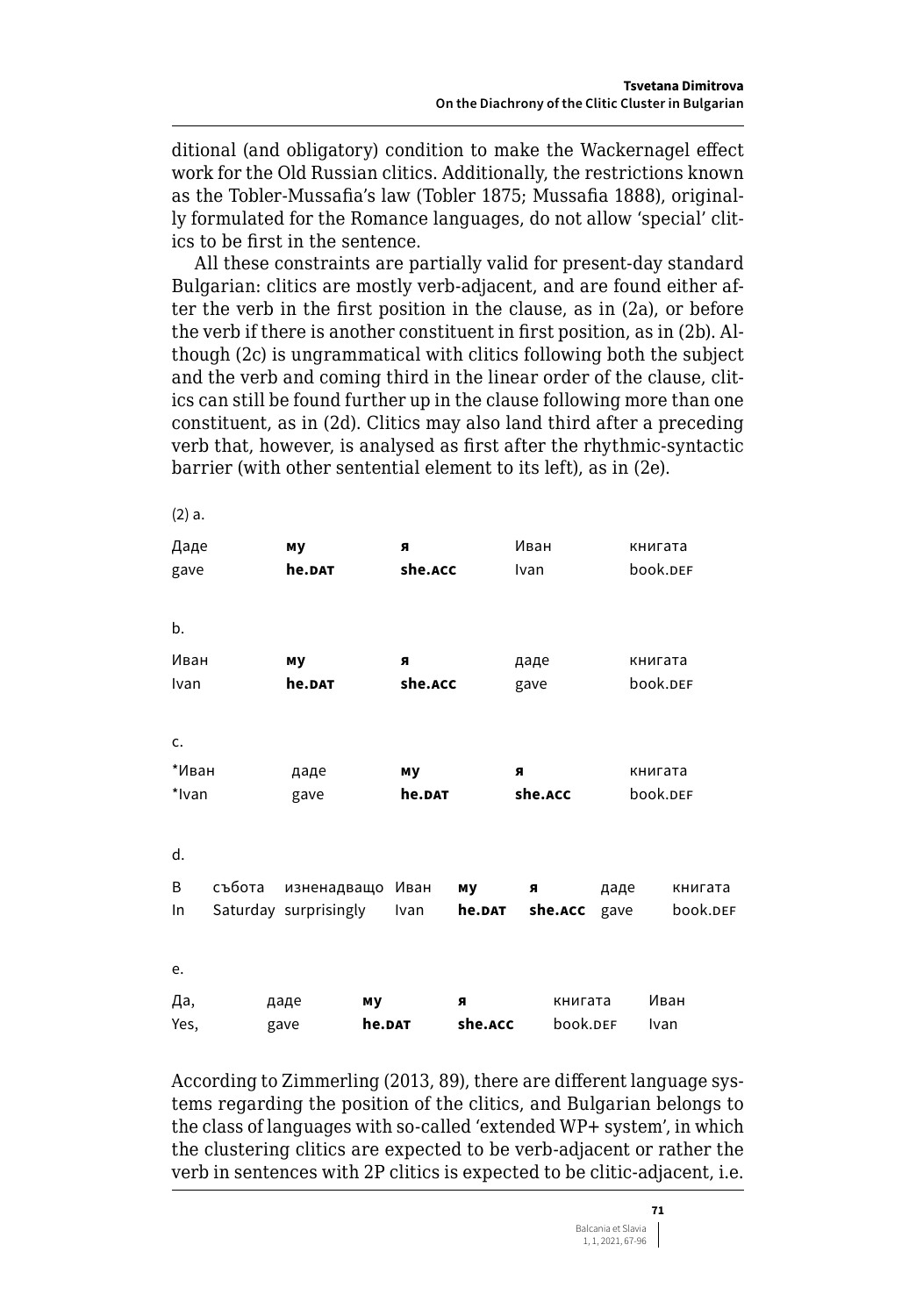the positional constraint here is both on the clitic(s) and on the verb.<sup>6</sup> In addition, the clustering clitics are in more or less fixed position relative to the clause boundary – generally second after an element in complementiser position (conjunctions, wh-words, other relativisers, etc.) or following the first constituent that comes immediately after the so-called rhythmic-syntactic barrier of Zaliznjak (2008).

The following considerations are applicable for the discussion that follows. In the article, I assume that second-position of the clitics is the position following: (a) a specific set of conjunctions (да 'to', че 'that', ѣко 'as', аште 'if', ами 'but'); (b) wh-words; (c) other relativisers (дето, де, щото 'that, which');<sup>7</sup> (d) a constituent in focus or topic; or (e) verbal element in first position. Sentential constituents located outside the boundary of the clause such as vocatives and some extra-sentential particles do not count as first position. Differently from other Slavic languages, clitics in Bulgarian cannot be found first in the sentence, and in spite of some exceptions in historical texts, Bulgarian clitics in general comply with the Tobler-Mussafia's law if and only if the latter applies to the clause and not to the level of the intonational phrase (i.e. relative to the rhythmic-syntactic barrier of Zaliznjak (2008). In what follows, we will see that these considerations are also valid for the history of Bulgarian in spite of some counter-examples.

### 3 Clustering: The History

The hypothesis probed in the article is that the order of the elements within the cluster is a follow-up on the diachronic development of elements targeting the second position, from left to right. Thus, the oldest clitics (2P) would be on the far left (or first) of the clustering elements, while the newest ones would land on the (far) right. Beside the special clitics and the discourse clitics, elements that are found around the cluster and are considered (semi-)part of it by some authors (see more in Zaliznjak 2008), are: the interrogative clitic ли, which is found on the far left but also, given that it does not impose any syntactic restrictions on the preceding element, it may show up after each of the other elements in the cluster; the old adverbial particles и 'and', тоу 'then'; and the adverbs пакъ, пакы 'again'.

<sup>6</sup> As one of the reviewers rightly put it "a decisive factor could be the position of the verb, and in that scenario the second position requirement is irrelevant", although there are still some exceptions, though obscure or stylistically marked.

<sup>7</sup> These form prosodic words (linked by \_) with the clitics in some texts – in fact, in these positions, the clitics are part of the first prosodic complex: DLv (17th c.; Mladenova, Velčeva 2013): **д҄ето\_мꙋ\_се** да́де во́лꙗ ѻ҆ном**ꙋ́ ꙁ**и вль́к**ꙋ**. **щото\_҄е** сега̀ а҆нтихрї́сть. **и҆\_да\_сѐ** поклонѧ́ть вль́к**ꙋ**, **че\_мꙋ\_҄е** ра́ботата кат҄о на\_вль́кь.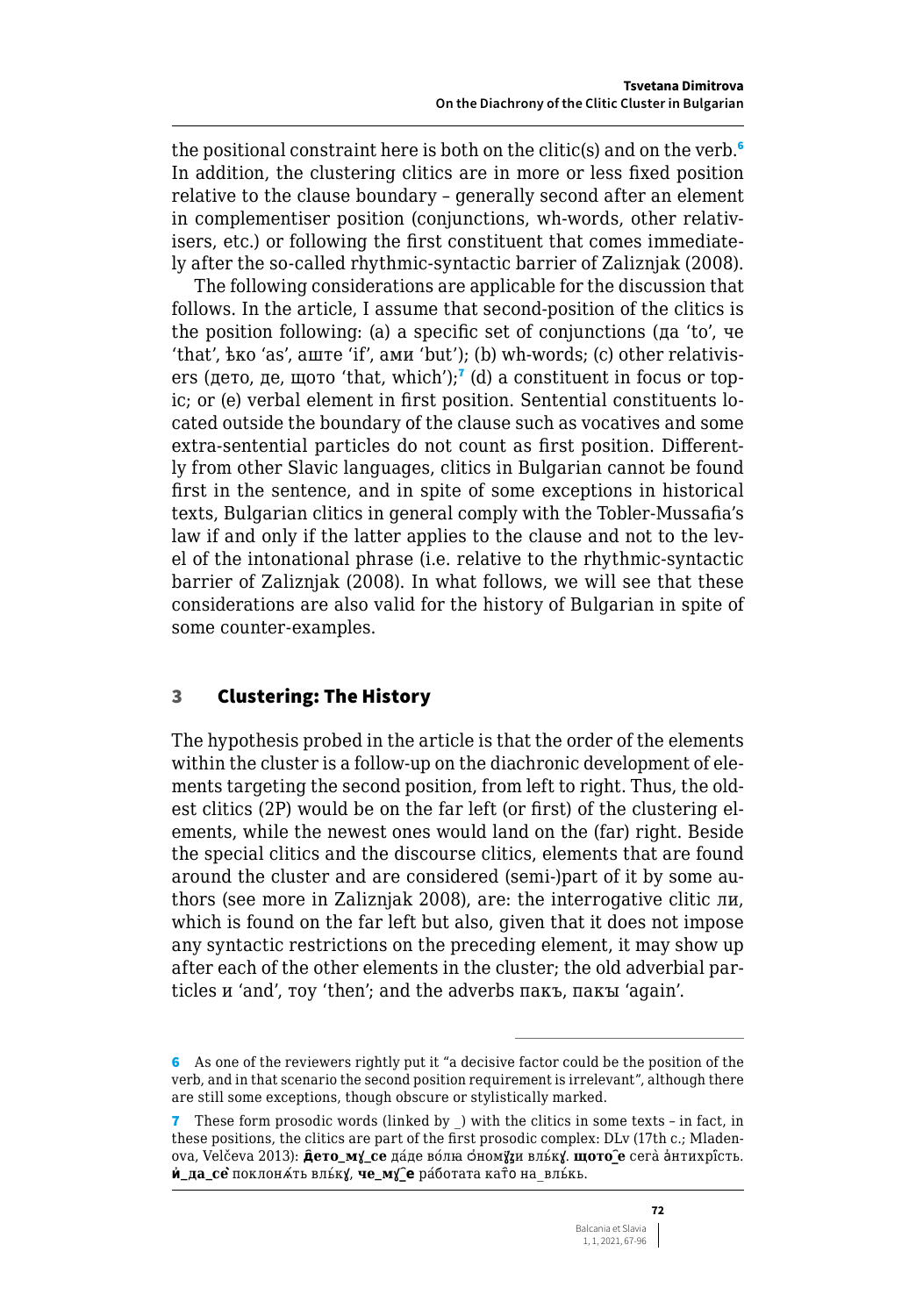Not all clustering elements in present-day Bulgarian show similar behaviour. Monosyllabic auxiliaries, other than the present-tense ones, such as the conditional би 'would', the past-tense бе 'was/were', the future ще 'will/shall', may also appear first in the clause. Both in present-day standard Bulgarian and in the historical data observed in the article, these auxiliaries may be found either to the left or to the right of the pronominal elements (the short forms of dative and accusative personal pronouns, the short forms of possessive personal pronouns, which have the same form as the dative personal ones, and the short reflexive pronouns – accusative се and dative си). Within the cluster, the pronominal clitics appear in a fixed order with respect to one another: the dative always precedes the accusative (with reflexives behaving in a parallel way), while the present-tense auxiliaries show a split behaviour: all persons except third person singular show up to the left of the pronominals, while the third-person singular auxiliary (e'is.3pSg') shows up to its right.

In the present article, I propose that the cluster is composed of a primary layer and a secondary one. The primary layer is further split into a core (pronominal) and a periphery (verbal). This is also historically motivated as the auxiliary clitics have joined the clustering elements later (present-tense auxiliary clitics are derived via attrition to the left or to the right of the remaining elements: first-person singular е-смь > съм 'am.1pSg'; second-person singular е-си > си 'are.2pSg'; third-person singular  $e$ -стъ >  $e$  'is.3pSq'; third-person plural с $\alpha$ -тъ > са 'are.3pPl'). The secondary layer hosts elements that are clitic-adjacent such as past-tense auxiliaries whose position also varies as in (3a) vs. (3b), as well as the conditional (see Nicolova 2008).

(3) a.

| Иван | бе/беше/бил               | МV | го     | дал.  |
|------|---------------------------|----|--------|-------|
| Ivan | be.AOR/IMPF/RENARR he.DAT |    | he.ACC | given |

b.

| Иван | мv     | го     | бе/беше/бил        | дал.  |
|------|--------|--------|--------------------|-------|
| Ivan | he.DAT | he.ACC | be.AOR/IMPF/RENARR | given |

In the pattern in (4), the primary layer is in bold. Some dialects have retained only present-tense AUX2, i.e. the verbal clitic is to the right (Antonova-Vasileva et al. 2016, map 144).

```
(4) (qu) (aux0) aux1 dat acc aux2 (aux +)
```
The ordering in (4) illustrates the overall pattern in present-day standard Bulgarian and if we are to judge by the data discussed be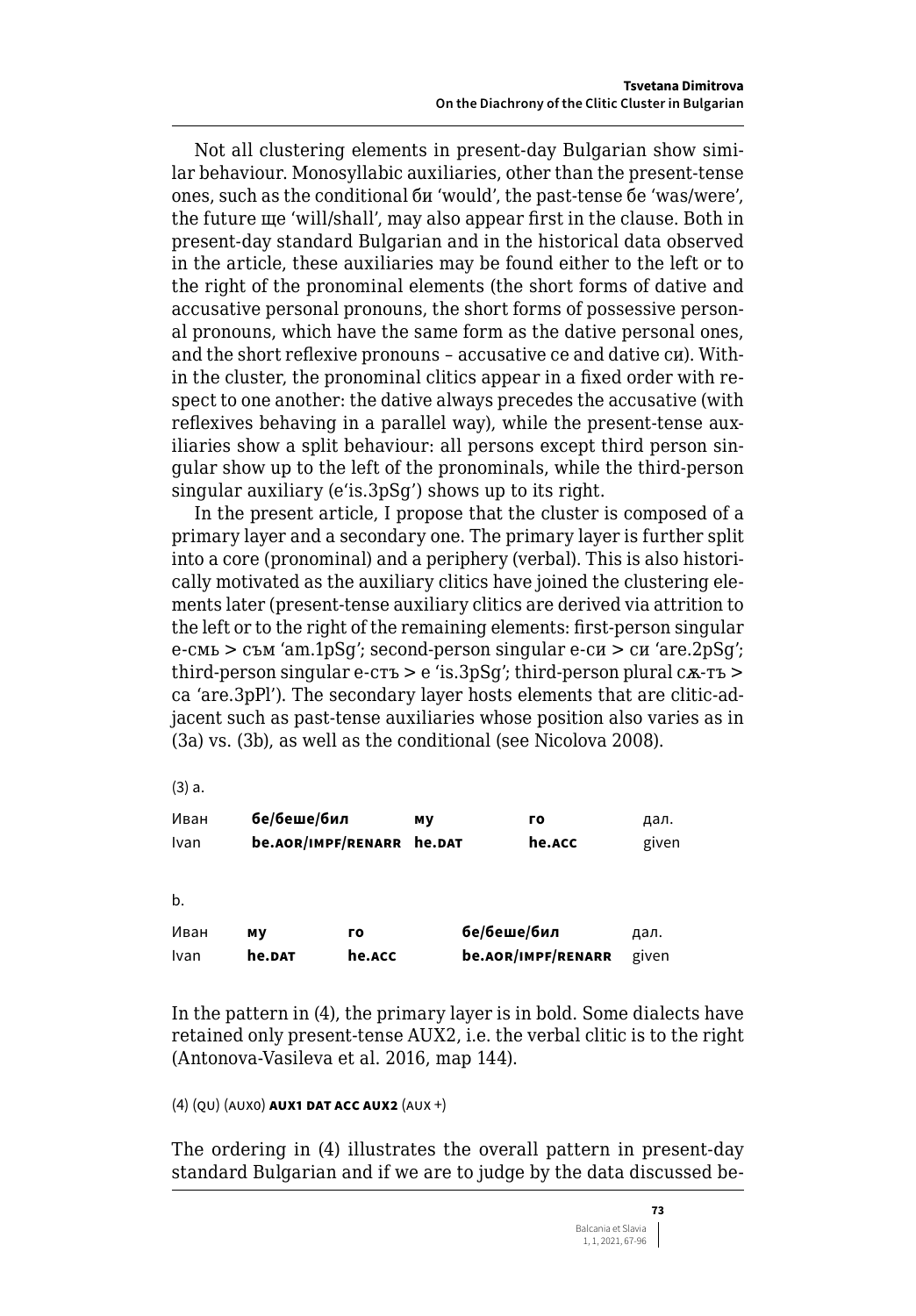low, it has undergone relatively few changes, which have rather affected the inventory of the elements that may appear in the respective slots rather than the pattern.

The earliest 2P clitics in Old Bulgarian/OCS are the discourse markers же and бо (the latter, however, was lost early). The pronominal clitics, which presumably joined the cluster at a later point and which build the core of the primary layer also in the history of Bulgarian, can be classified into several subclasses depending on their placement within the cluster: (1) the dative first-person singular ми 'I.DAT' and second-person singular ти 'you.DAT'; (2) the short forms of anaphoric pronouns (which would be later reanalysed as third-person pronouns): и 'he.acc' (masculine singular; neuter and feminine dual), ѫ 'she.acc' (feminine singular), е 'it.acc' (neuter singular), ѧ 'they.acc' (plural, masculine and feminine),  $\frac{1}{2}$  /ia 'they.DU' (neuter plural; masculine dual); the accusative short forms of the first- and second-person singular personal pronouns мѧ 'I.acc' and тѧ 'you.acc' (and, possibly, plurals and duals), defined as semi-clitics (Vaillant 1948, 262; Večerka 1989, 42) as they may occur in 'strong' positions – after a preposition and (rarely) at the beginning of a sentence; and reflexives cѧ (accusative) and си (dative), also found after prepositions; (3) in later texts, the inventory expands with third-person singular datives моу 'he.DAT' (masculine and neuter) and й 'she.dat' (feminine) derived from the earlier dative short forms емоу and еи that also tend to appear more or less adjacent to the position of the cluster in earlier texts.

Both historically and in present-day Bulgarian, verbal elements ('connectors'; Zimmerling 2013) among the clustering elements are located in the periphery of the primary layer and display variation in placement with respect to other clustering elements in that they can occupy either aux1 or aux2 in (5) below. These are: the monosyllabic auxiliaries of быти (optative бж/би 'would'; aorist бы 'was/were. aor'; imperfect бѣ 'was/were.impf', which, however, may be found also in first position); the future auxiliary ще/щѫ 'will/shall' (with variants ке, хте, че, etc.) appearing not earlier than Middle Bulgarian; present-tense auxiliaries and their successors: есмь (съм, смь) 'am.1pSg', еси (си) '2pSg', 3pSg естъ (е) 'is.3Sg', есме (сме) 'are.1pPl', есте (сте) 'are.2pPl', сѫтъ (сѫ, са) 'are.3pPl'.

The interrogative clitic ли (to the far left in both (4) and (5)) and adverbial particles are part of the secondary layer. These are: ти 'and', и 'and', пак(ь) 'again', тоу 'then', etc. The adverbs may show up on both sides of the primary layer, as indicated by the two positions of ADV in (5).

The pattern in (5) gives the relative order of the elements that tend to clusterise as witnessed in the earliest historical texts. With some changes, this order correlates with the one that has been observed by Zaliznjak (2008, 82) in the Novgorod charters. Note that not all elements that appear in bold in (5) are necessarily clitics; as will be seen below, some of them are semi-clitics, while others are clitic-like.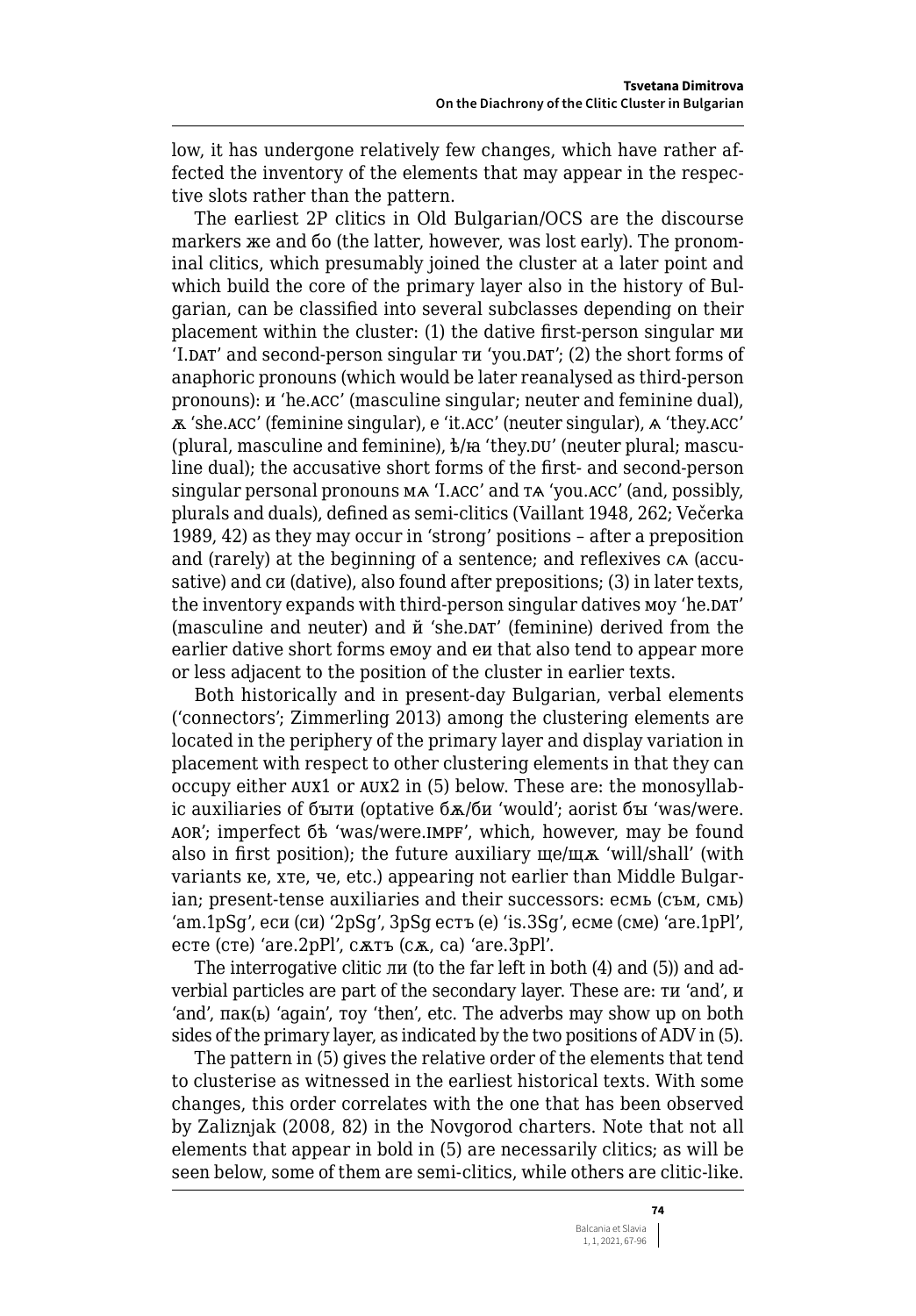### (5) disc qu disc adv **aux1 dat (refl)** 8 **acc aux2** adv

According to the so-called 'historical principle', the order of the clitics in the cluster mirrors the chronology in which they have become 'weak', a pre-condition for their later reanalysis as clitics. This principle predicts that potential members of the clitic cluster would join the clustering elements only to their right. According to Zimmerling (2013), this principle cannot explain the order but can only account for the change in the status of the elements, which is a mechanism for expanding the cluster. Observations on the data that will be discussed, however, show that this is true for a limited set of elements with relatively fixed slots, either in the clause or in the phrase – the discourse markers and the pronominal clitics, which, as mentioned above, constitute the core of the clitic cluster (while verbal elements fluctuate).<sup>9</sup>

The discussion is based on data that has been excerpted from texts from three diachronic corpora. For Old Church Slavonic (OCS), these are the annotated texts of two monuments – Codex Marianus (CM) and Codex Suprasliensis (CSpr) within the TOROT corpus (Haug, Eckhoff 2011a; 2011b), which are used for the numbers; variant readings here are consulted according to three monuments – Codex Zographensis (CZ), Codex Assemani (CA), and Codex Sabbae (CSb) in the TITUS database. For Middle Bulgarian, the texts used are the Legend of Troy (LTr) (14th c.; Miklošič 1871) and the Vlacho-Bulgarian Charters (VB) (15th-16th c.; Bogdan 1902) that are available in the Diachronic Corpus of the Bulgarian Language (Totomanova 2015). For Early Modern Bulgarian (EMB), the texts in two damaskins (17th c.) are used: the Damaskin of Troyan (DTr; Ivanova 1967) and the Damaskin of Lovech (DLv; Mladenova, Velčeva 2013). The texts were chosen because of their accessibility and availability<sup>10</sup> for replica and the hypothetical closeness to the vernacular.<sup>11</sup>

10 Within the TOROT corpus: <http://syntacticus.org/>; the TITUS database: [htt](https://titus.fkidg1.uni-frankfurt.de/framee.htm?/index.htm)[ps://titus.fkidg1.uni-frankfurt.de/framee.htm?/index.htm](https://titus.fkidg1.uni-frankfurt.de/framee.htm?/index.htm); and Diachronic Corpus of the Bulgarian Language: <https://histdict.uni-sofia.bg/textcorpus/list>

11 Texts in CSpr, VB, DTr and DLv have different linguistic properties, probably following different redactions (and translations) (in the case of CSpr, DTr, DLv; the collection of VB in the Bogdan's 1902 publication contains texts written over two centu-

<sup>8</sup> The reflexive pronoun c $\alpha$  'self.acc' exhibits 'mixed' behaviour of a marker that reflexivises the verb and a semi-clitic but is also found among the clustering elements as we will see later. There are a couple of examples with other accusatives, therefore the reflexive is placed within the pattern here, albeit tentatively.

<sup>9</sup> Expectably, some orders that are present in our data are not found in present-day standard Bulgarian: for example, pronominal clitics could occupy the first sentential position that is never the case in present-day standard Bulgarian (though this phenomenon is observed in some dialects, see Iliev 2018, Tiševа 2008, among other). Also expectably, clitics were found in the absolute second prosodic position as well; in some cases, they could split a noun phrase much like what happens in present-day Serbian. This is no longer the case in standard Bulgarian.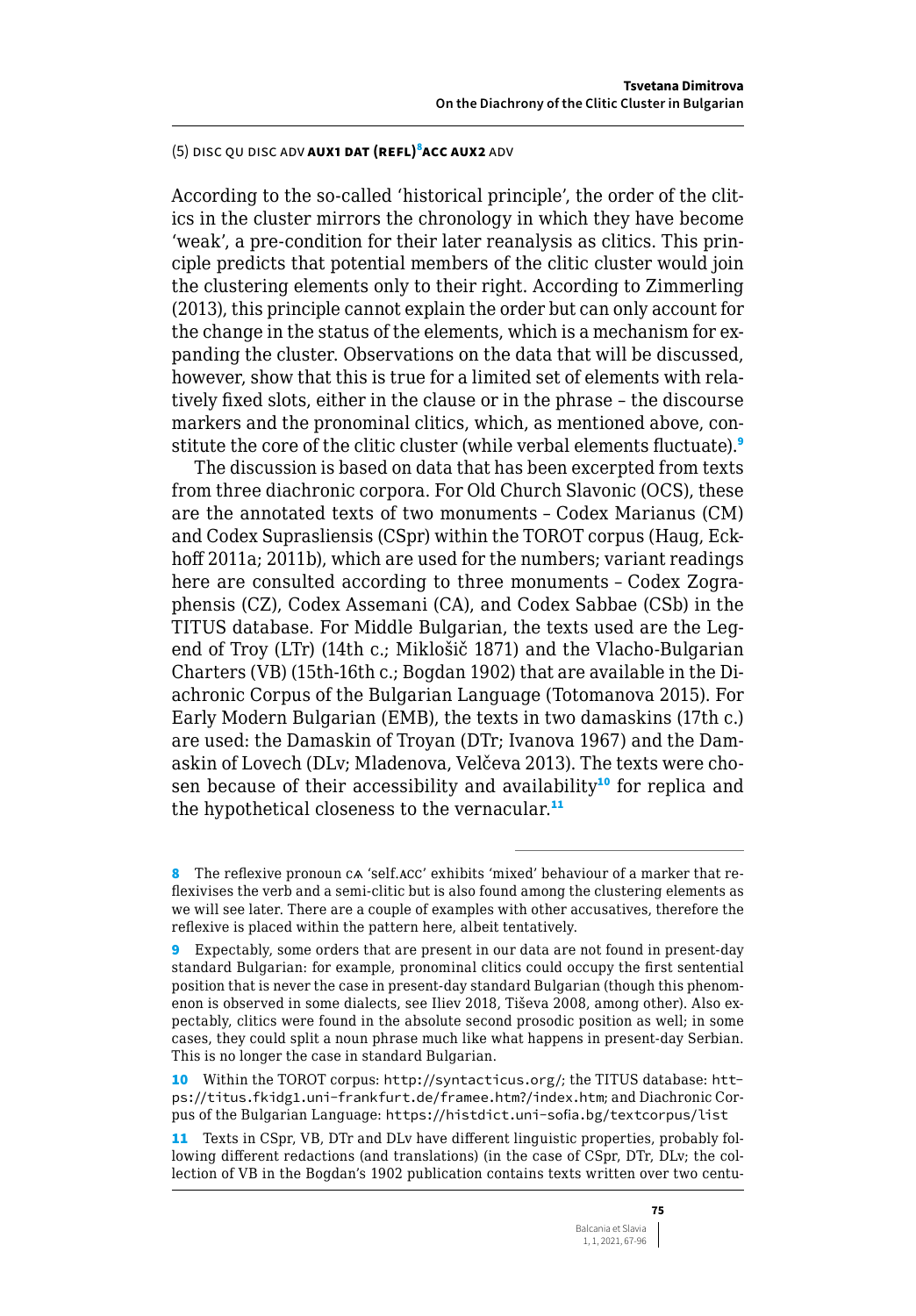#### $31$ **Discourse Clitics**

The discourse clitics we (a focus marker or an emphatic particle) and 60 (a complementiser or a marker of subordination) are widely attested in OCS (with parallels in Greek; cf. Thayer 1889). These clitics usually appear in the second clausal and/or phrasal position: they are the earliest 2P clitics and both were already used as suffixes (as in иже 'who/which', никътоже 'nobody', неже 'than'; оубо 'therefore', u<sub>0</sub> 'because', etc.). Migdalski (2016) calls them "operator clitcs" since they additionally 'operate' on the information structure of the sentence. If found together (rarely in the observed texts), the order is  $x = 60$ , as in (6a); pronominal clitics follow them (6b-c).

 $(6)$  a.

| ако             | же | 6о |                                          | вьлѣze къ о̂ученикомъ                       | CSpr, 251r, 19-20 |
|-----------------|----|----|------------------------------------------|---------------------------------------------|-------------------|
| if <sup>i</sup> |    |    | <b>EMPH because</b> entered to disciples |                                             |                   |
|                 |    |    |                                          | Ότι <b>μὲν γὰρ</b> εἰσῆλθε πρὸς τοὺςμαθητὰς |                   |

 $\mathbf i$  Due to space limitation, glosses are given if there is no appropriate translation and with elements that are in focus in the article, mainly clitics (e.g., is. AUX. 3pSg: presenttense auxiliary, 3pSg; be. AUX. COND: conditional auxiliary; etc.).

b.

| оунѣе<br>better<br>συμφέρει <b>γάρ</b> | бο<br>because     | ти<br>σοι    | естъ<br><b>you.DAT</b> is.cop.3pSg |                    | CM, Mt. 5,29 |
|----------------------------------------|-------------------|--------------|------------------------------------|--------------------|--------------|
| да<br>to                               | погъюблетъ<br>die | единъ<br>one | ОУДЪ<br>members.GEN                | твоихъ<br>your.GEN |              |
| ίνα                                    | άπόληται          | ἓν           | τῶν μελῶν                          | $\sigma$ ov $^*$   |              |

\* Three Greek NT editions were consulted. Wherever possible, I supply the corresponding Greek text with variants according to other editions if they attest for variant readings with respect to the clitics. If there is no reference to an edition, the text is given according to Nestle 1904; for a discussion on editions vs. manuscripts, see Toufexis 2010.

c.

| въздастъ        | бο      | ти             | CA     | CM, Lk. 14, 14      |
|-----------------|---------|----------------|--------|---------------------|
| give            | because | <b>VOU.DAT</b> | ReflcL |                     |
| ἀνταποδοθήσεται | νάο     | σοι            |        | Nestle 1904         |
| ἀνταποδοθήσεται | δέ      | σοι            |        | Tischendorf 8th ed. |

ries ago, which reflect different language varieties and influences). The raw numbers given in the article show the overall trends without aiming at a thorough analysis as the data is quite heterogeneous.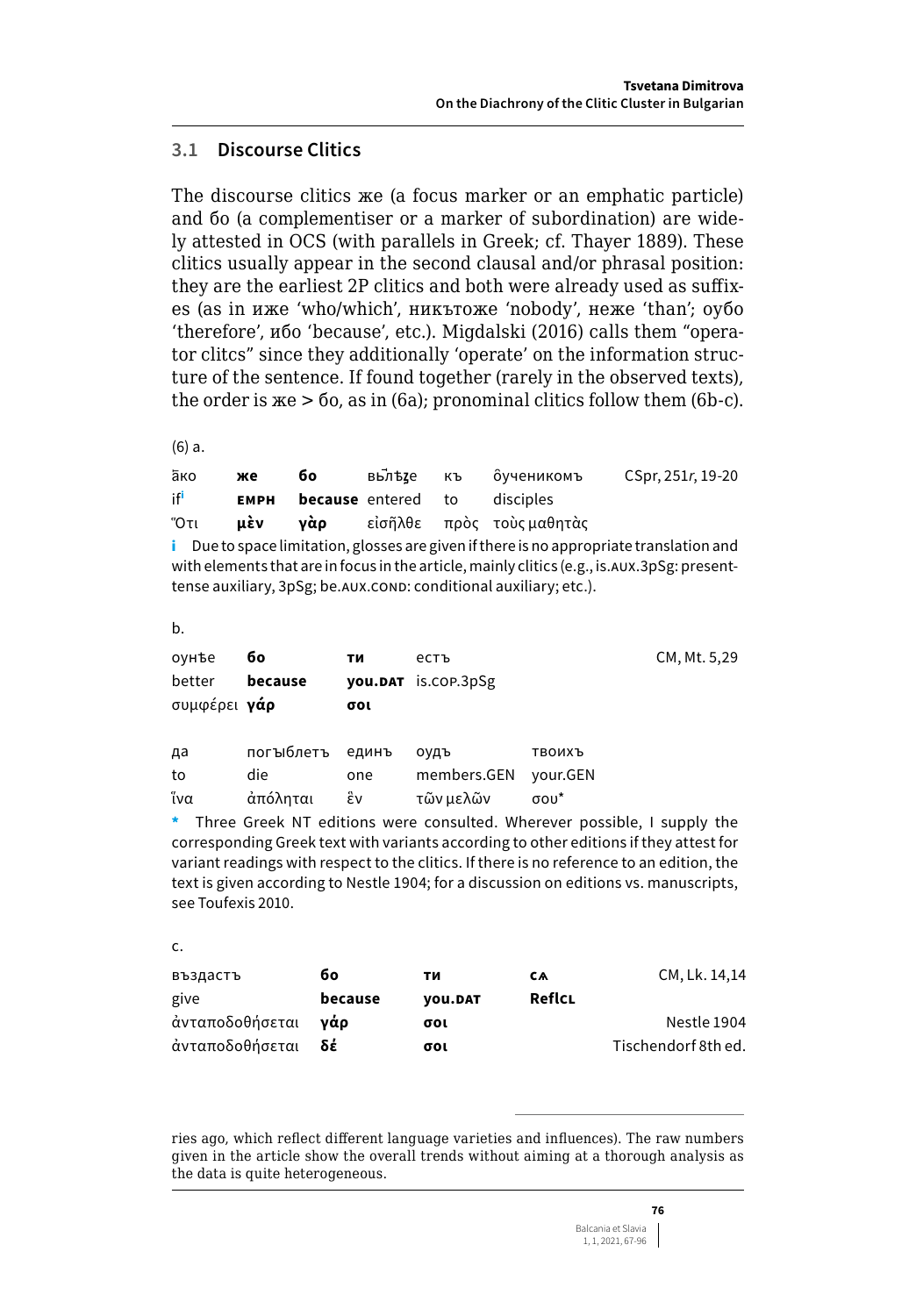| <b>BO</b> |                            | вьскръшение праведъныхъ |
|-----------|----------------------------|-------------------------|
| in        | resurrection righteous.GEN |                         |
| έν        | τῆ ἀναστάσει τῶν δικαίων.  |                         |
| έv        | τῆ ἀναστάσει τῶν δικαίων.  |                         |

The particle же is used for emphatic marking of the preceding constituent and has the semantics of a weak adversative conjunction, most often translating Greek δέ 'but, and' – as in (7a) – and more rarely μέν 'while', but also (in various contexts) τέ 'and, also', οὖν 'therefore', δή 'but, then', γάρ 'because', γέ 'in fact, only', καὶ 'and'. In some cases, there is no parallel element in Greek, as in (7b); see also the variation in (7c) where οὖν is translated as 'же оубо', only 'оубо' and only 'же' in the three manuscripts cited.

(7) a.

| <b>ОНЪ</b>            |           | же          |             |                       | рече               | имъ     |                       | врагъ            | $[]$                  | CM, CZ, Mt. 13,28 |
|-----------------------|-----------|-------------|-------------|-----------------------|--------------------|---------|-----------------------|------------------|-----------------------|-------------------|
| he                    |           | <b>EMPH</b> |             | told                  |                    |         | they.DAT              | enemy            |                       |                   |
| Онъ                   |           | же          |             |                       | [ре]че             | ймъ.    |                       | врагь            |                       | CA                |
| ò                     |           | δÈ          |             | ἔφη                   |                    | αὐτοῖς, |                       | `Εχθρὸς          |                       |                   |
|                       |           |             |             |                       |                    |         |                       |                  |                       |                   |
| раби <b>же</b>        |           | рѣша        |             |                       | емоу               |         |                       |                  |                       |                   |
| slaves EMPH           |           | told        |             |                       | he. <sub>DAT</sub> |         |                       |                  |                       |                   |
| Оні же                |           | рѣша        |             | $\left[\ldots\right]$ |                    |         |                       |                  |                       |                   |
| Οἱ <b>δὲ</b> δοῦλοι   |           | λέγουσιν    |             |                       | αὐτῶ               |         |                       |                  |                       |                   |
|                       |           |             |             |                       |                    |         |                       |                  |                       |                   |
|                       |           |             |             |                       |                    |         |                       |                  |                       |                   |
| b.                    |           |             |             |                       |                    |         |                       |                  |                       |                   |
| $[]$                  | приходитъ |             | же          |                       | неприђзнь          |         | $\left[\ldots\right]$ |                  |                       | CM, CZ, Mt. 13,19 |
|                       | comes     |             | <b>EMPH</b> |                       | evil-one           |         |                       |                  |                       |                   |
| $[]$                  | приходитъ |             |             |                       | неприъзнь          |         | $\left[\ldots\right]$ |                  |                       |                   |
| $\left[\ldots\right]$ | ἔρχεται   |             |             |                       | ό πονηρὸς          |         | $\left[\ldots\right]$ |                  |                       |                   |
|                       |           |             |             |                       |                    |         |                       |                  |                       |                   |
| c.                    |           |             |             |                       |                    |         |                       |                  |                       |                   |
|                       |           |             |             |                       |                    |         |                       |                  |                       |                   |
| егда                  | же оубо   |             | придетъ     |                       | гĤь                |         | винограда             |                  | $\left[\ldots\right]$ | CM, CA, Mt. 21,40 |
| when                  | therefore |             | comes       |                       | owner              |         |                       | vineyard.GEN     |                       |                   |
| егда                  | же        |             | придетъ     |                       | Ѓнъ                |         | винограда             |                  | $[]$                  | CZ                |
| 'и эгда               | оубо      |             | приде       |                       | ŕь                 |         | виноградоу            |                  | $\left[\ldots\right]$ | CSb               |
| ὄταν                  | οὖν       |             | ἔλθη        |                       | ό κύριος           |         |                       | τοῦ ἀμπελῶνος [] |                       |                   |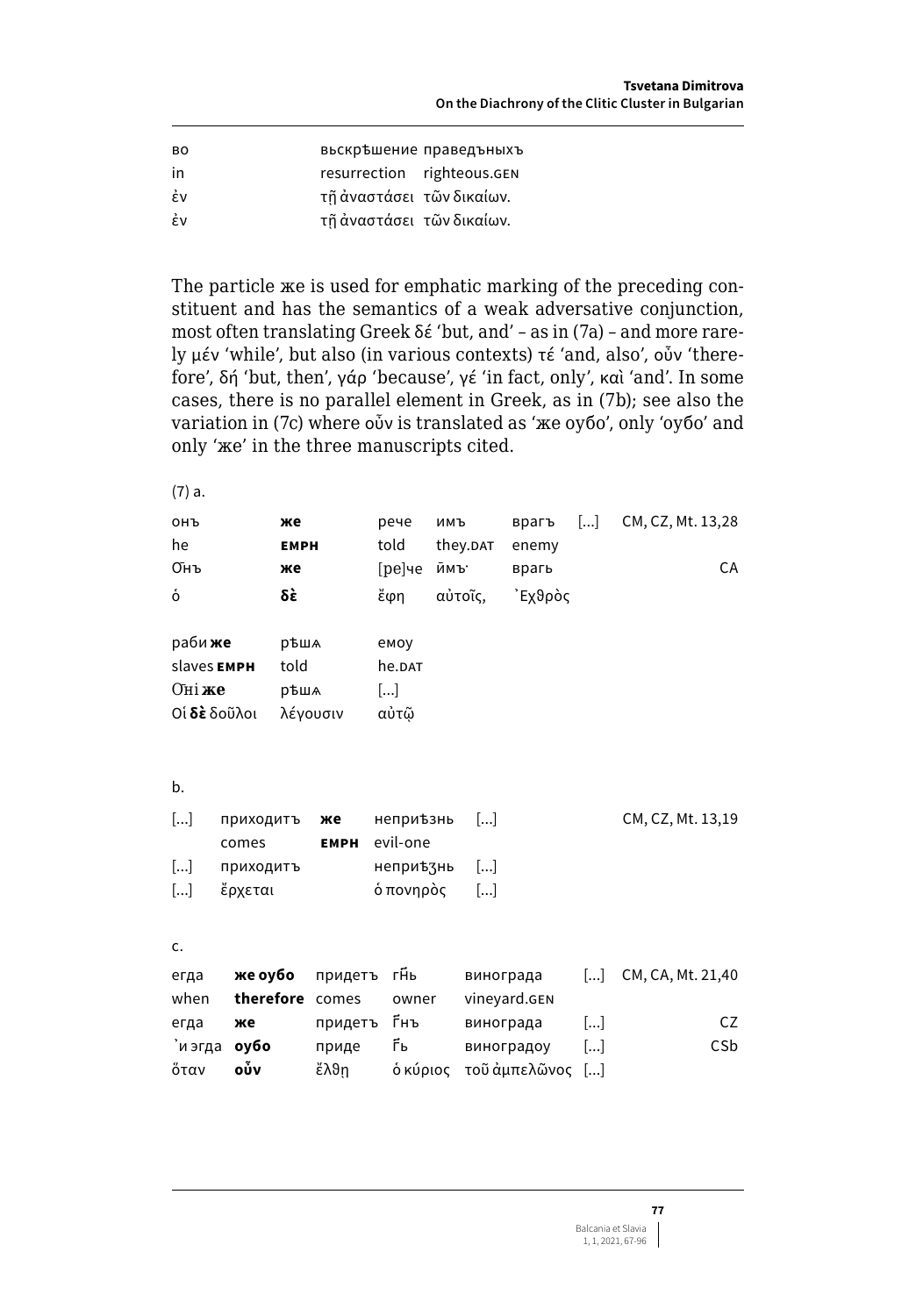Both we and 60 may split a constituent - see (8) where we separates 3 επικράζοντος). 3 επιλείται τον 'who is calling (him)' (επικράζοντος).

 $(8)$ 

| Зѣло <b>же</b> зовѫшт0у <b>ми</b> ѥ҅҇го |  | много ѝ глагол̂ѫштоу                                           | CSpr, 21r, 28-29 |
|-----------------------------------------|--|----------------------------------------------------------------|------------------|
|                                         |  | much <b>EMPH</b> calling <b>I.DAT</b> he.ACC much and speaking |                  |
|                                         |  | Ἐπικράζοντος <b>δέ μου</b> αὐτῶ καὶλέγοντος πολλάκις·          |                  |

The complementiser 60 (Sławski 1974, 285-6) is predominantly found after a single constituent, which can be preceded by a preposition, a conjunction or negation particle не (which can also precede бо). It translates the Greek emphatic conjunction  $\gamma \dot{\alpha}$  'because'. The use of oyóo as an emphatic particle is a very early development, mostly in interrogative sentences - oyoo is predominantly found after a wh-word (Cejtlin 1994, 721-2) and translates different elements in Greek:  $\ddot{a}$ ρα μὲν 'then indeed', οὖν 'therefore', τοίνυν 'therefore' (each has specific placement: oǔv is predominantly in 2P, and  $\mu$ èv can be found after the definite article, i.e. phrase-internally). There are adjacent placements of oybo and bo, with variant readings as in (9).

 $(9)$ 

| тько       | бо оубо   | събираѭтъ  | плъвелъі.     | CM, Mt. 13,40 |
|------------|-----------|------------|---------------|---------------|
| as         | therefore | collect    | weeds         |               |
| Бкоже      | о̀убо     | плѣвелі    | събіранатъ са | CA            |
| <b>ЪКО</b> | оудобь    | събиравктъ | плъвелы       | CZ            |
| ὥσπερ      | οὖν       | συλλέγεται | τὰ ζιζάνια    |               |

The constituent preceding  $x e$  and 60 can be a verbal element, a noun or a pronoun, an adjective, an adverbial, a wh-word such as KLTO 'who', чъто 'which/that', по чъто 'because of which', etc., which can be preceded by a conjunction, negation particle, and/or followed by ми 'I.DAT', ти 'you.DAT', та 'you.ACC', са 'self.ACC', etc.

In Middle Bulgarian texts observed here, both discourse markers are rare. In LTr, we has only 9 occurrences, and 60 is found 7 times. The raw numbers given by Dimitrova and Bojadziev (2014) show that many later non-canonical sources exhibit higher numbers for oybo but not for 60. In VB, 60 is missing and x e occurs 47 times, mainly in fixed expressions such as великъ же и малъ 'big but also small' (26 occurrences) and еще же (12 occurrences). же is also found after pronominals such as the dative ви 'you.2pPl' in: варе що ви же речет жұпан Кр(ъ)стѣ и жұпан Ханжш 'something that župan Krastyo and župan Hanush told you'.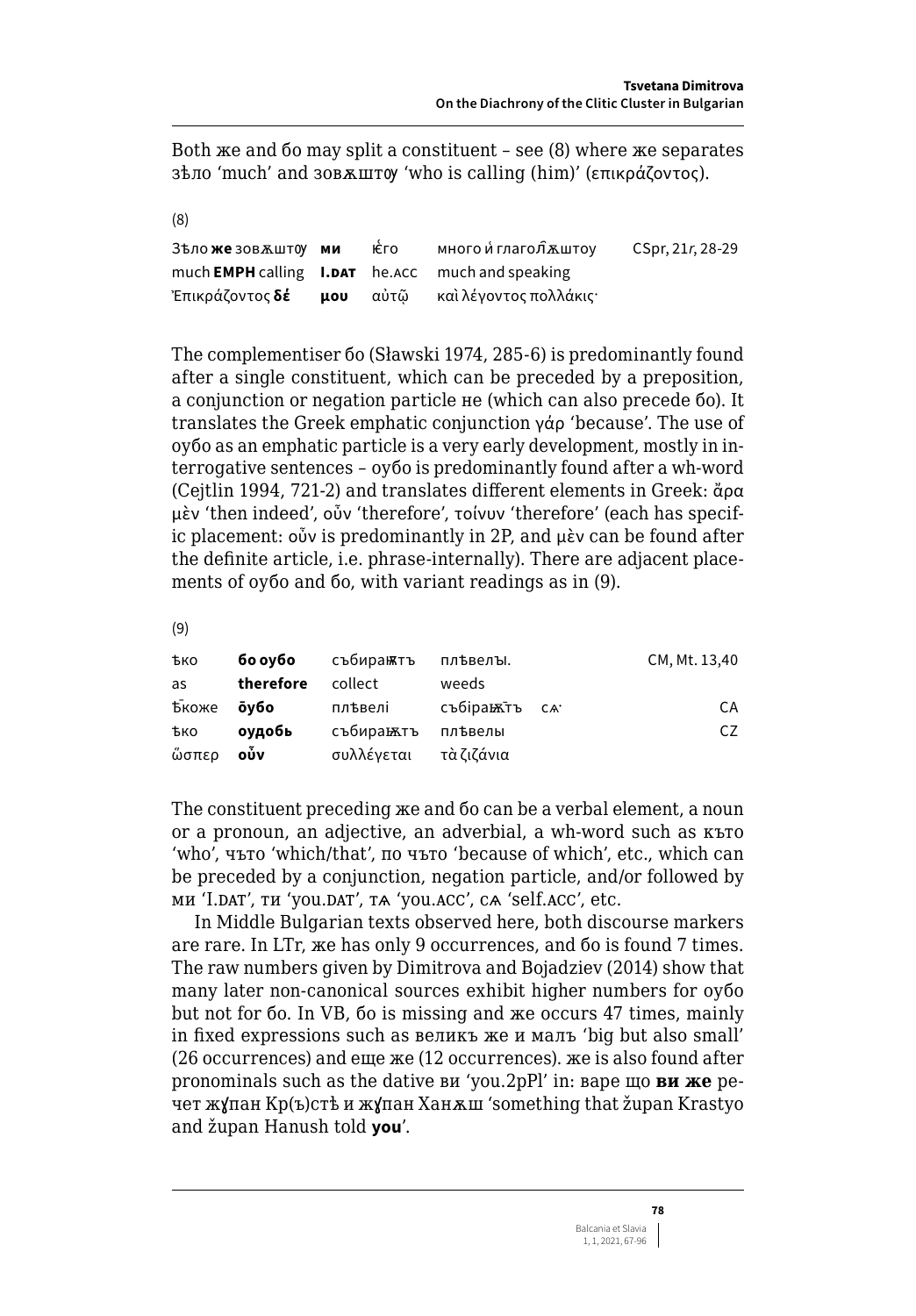In the two 17th-century damaskins, же and бо are missing (except for in citations). $12$ 

### **3.2 Pronominal Clitics, Semi-Clitic and Clitic-Like Elements**

The short forms of personal and anaphoric pronouns can be grouped into three subclasses according to their cliticisation status in OCS. The raw numbers in **table 1** support the assumption that they were all on the path to becoming clitics (in some of the accounts cited above, they are already analysed as such) but there are differences as well.

The first subclass includes the datives ми 'I.DAT' and ти 'you.DAT', which are the first pronominals to exhibit the behaviour of clitics: according to Wackernagel (2009), the Greek datives μοι 'I.DAT' and σοι 'you.DAT' were clitics, hence, their corresponding pronouns in OCS ми and ти might have been clitics, as well (Večerka 1989; Wackernagel 2009, 496, fn. 8 by D. Langslow). In the data observed here, they tend to appear in 2P (ca. 73%) preceded by a verb (ca. 67% of all 2Ps; and 72% of all occurrences) or after a nominal element, an adverb, a conjunction such as да 'to', аште 'if', ѣко 'as', and a wh-word (ca. 25% of all 2Ps; and ca. 21% of all occurrences). Although Migdalski (2016) claims that these were mainly ethical datives functioning as 'operator clitics', a study on these specific cases by Krapova and Dimitrova (2015) shows that many of these datives can be analysed either as affected participants, or as inalienable possessors, or as both (i.e. affected participants that are also inalienable possessors, see Minčeva 1964).

The second subclass of pronominal clitics comprises the so-called semi-clitics and can be further divided into two groups: a) the firstand second-person accusatives мѧ 'I.acc' and тѧ 'you.acc', which appear after a preposition and in first position; and b) the thirdperson accusatives (и 'he.acc', ѫ 'she.acc', ѧ 'they.acc', e 'it.acc', ѣ 'they.acc'), which often translate non-clitic Greek pronouns. Elements of both groups show a strong tendency to appear in second position, as well as post-verbally. There is a slight precedence of the second group to appear post-verbally: ca.  $78\%$  (мл, та) vs. ca.  $93\%$  (и, ж, д, е, ѣ). When in second position, however, there is a clear difference between the two groups with respect to their pre-verbal placement: ca. 6% (мѧ, тѧ) vs. ca. 25% (и, ѫ, ѧ, е, ѣ).

The third subclass of pronominals – involving pronouns that will be defined as 'clitic-like' in the present discussion – includes the short dative bi-syllabic емоу 'he.DAT', еи 'she.DAT', имъ 'they.DAT', etc.,

<sup>12</sup> In the so-called archaic damaskins, however, both are still present, in the earlier positions.

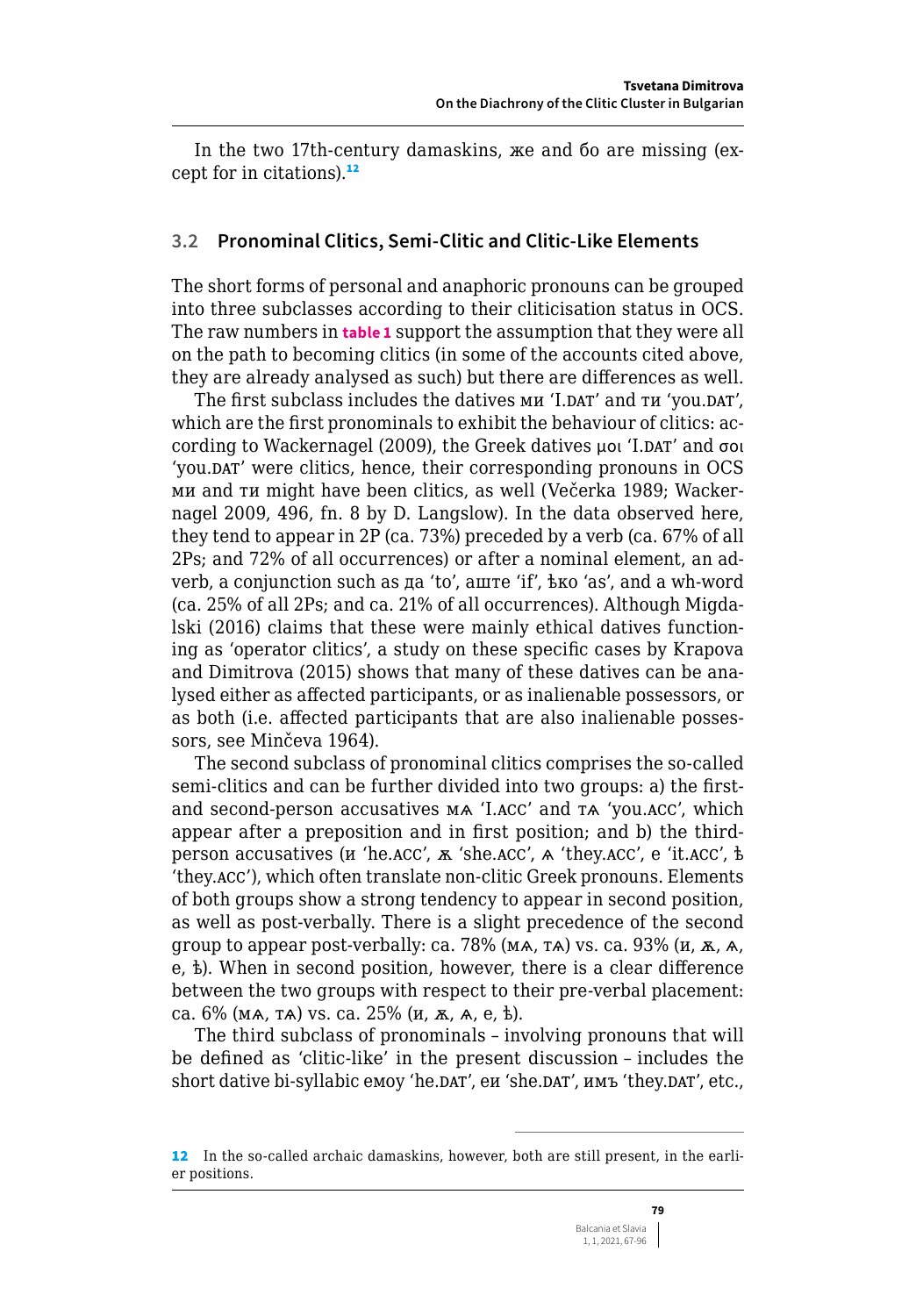which have ambiguous behaviour with respect to discourse markers and the first two pronominal subclasses, and whose successors in later stages of Bulgarian (MOV 'he.DAT',  $\check{\text{n}}$  'she.DAT', etc.) are clitics. They are also found predominantly in second position (ca. 75%) and, (even) more often, post-verbally (ca. 92%). However, only 7% of the cliticlike pronouns are both 2P and pre-verbal - this percentage is comparable to the one seen in the preceding paragraph with respect to the first- and second-person accusatives MA 'I.ACC' and TA 'you.ACC' (the first subclass of the semi-clitics).

These results may indicate, albeit it is a tentative proposal, that 2P cliticisation was the dominant pattern, at least during the period witnessed by these OCS texts, and that this pattern was not in competition with pre-verbal placement but could co-exist with the latter in case the word order would allow for it. The 2P pattern and the post-verbal one were not in competition either and perhaps can be seen as alternative mechanisms motivated also by word order and/ or information-structure principles and/or the syntax of the original Greek text.

| Table 1 Pronominal clitics, semi-clitics and clitic-like pronouns in OCS |
|--------------------------------------------------------------------------|
| (according to CM and CSpr)                                               |

| CL                       |                     |      | adjacent <sup>iii</sup> |    | 2P, pre-V <sup>ii</sup> 2P, post-V 2P, non-V- non-2P, pre-V non-2P, post-V non-2P, | non-V-adjacent |
|--------------------------|---------------------|------|-------------------------|----|------------------------------------------------------------------------------------|----------------|
| ми. ти                   | $75^{\prime\prime}$ | 204  | 26                      | 12 | 97                                                                                 | 4              |
| емоу, еи, имъ            | 77                  | 1053 |                         | 23 | 362                                                                                |                |
| MA, TA, Hbl, Bbl         | 83                  | 241  | 15                      | 22 | 194                                                                                | 4              |
| и, $K$ , $A$ , $e$ , $b$ | 49                  | 788  |                         |    | 278                                                                                |                |

 $\mathbf i$  Clustering clitics are calculated as part of the cluster (as well as interrogative  $\pi u$ , monosyllabic adverbs u, ти, тоу), i.e. another clitic, which is part of the cluster, can precede or follow (e.g. приведъте ми. DAT и. ACC съмо 'bring him to me here' will be calculated both for the dative ми and for the accusative и as 2P, post-V; рьци оубо намъ чъто ти. DAT с A. REFL мьнитъ 'threrefore, tell us what you think' will be calculated for the dative TH as 2P, pre-V).

ii The constituent in 1P can be preceded by a coordinating monosyllabic conjunction such as  $\mu$ 'and', a 'but', Hb 'but', etc., and the negation He. Elements after infinitives were calculated accordingly (повелѣ а́нѳупатъ принести врѣтиште. и́ вы̀садити и. ACC вы̀не̂. 'order the proconsul to bring the back and to put it inside (in-it)' was 2P, post-V for the accusative  $u$ ) but periphrastic verb constructions are not included.

iii One or more constituents (noun phrases, prepositional phrases, adverbial phrases, including non-monosyllabic adverbs such as nakb, nakbl) can be placed between the clitic/clitic cluster and the verb.

iv Numbers do not involve periphrastic constructions, first-position elements or prepositional phrases.

If clusterised, the dative ми 'І.DAT' and ти 'you.DAT' tend to precede the accusative semi-clitics (and the reflexives), as in (10a-c). This is not true for the clitic-like datives, though, as in (10d).

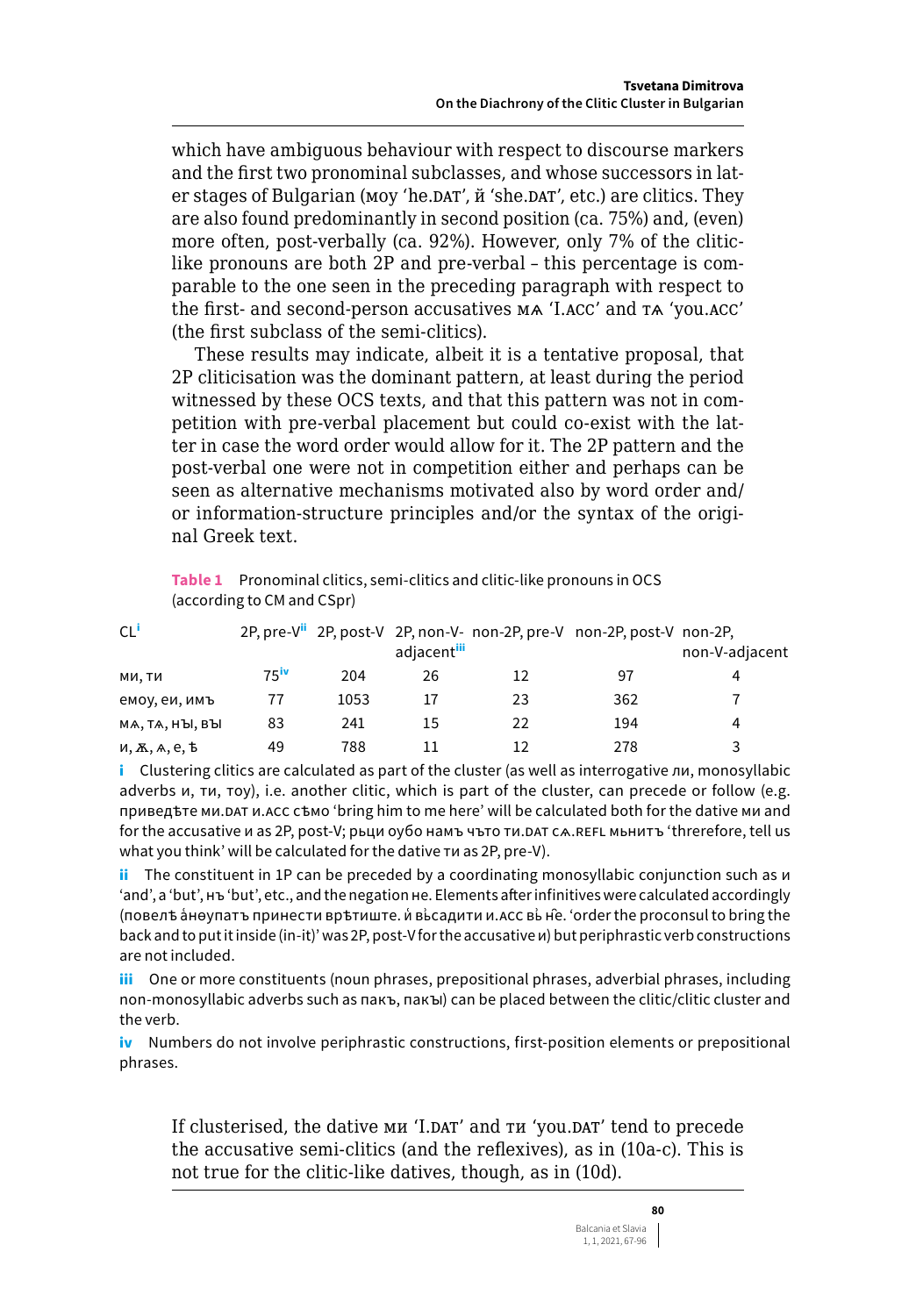| $(10)$ a.                                       |                                 |                      |                       |                                                                            |                |
|-------------------------------------------------|---------------------------------|----------------------|-----------------------|----------------------------------------------------------------------------|----------------|
| приведъте<br>bring<br>φέρετέ                    | МИ<br><b>I.DAT</b><br>μoι       | N<br>he.ACC<br>αὐτὸν | съмо.<br>here<br>ὧδε. |                                                                            | CM, Mt. 17,17  |
| b.                                              |                                 |                      |                       |                                                                            |                |
| принесъте<br>bring                              | МИ<br><b>I.DAT</b>              | м<br>they.acc        | съмо.<br>here         |                                                                            | CM, Mt. 14,18  |
| принесъте                                       |                                 | A                    | сѣмо                  |                                                                            | CA             |
| принесъете                                      |                                 |                      | съемо                 |                                                                            | CSb            |
| Φέρετέ                                          | <b>HOL</b>                      | ὧδε                  | αὐτούς.               |                                                                            |                |
| φέρετέ<br>c.                                    | <b>HOL</b>                      | αὐτοὺς               | ὧδε                   |                                                                            | Scrivener 1894 |
| оубо<br>рьци                                    | намъ                            | чъто<br>ТИ           | CA                    | МЬНИТЪ                                                                     | CM, Mt. 22,17  |
| tell<br>then                                    | We.DAT                          | what                 | <b>you.DAT</b>        | think                                                                      |                |
| οὖν<br>εἰπὲ                                     | ήμῖν,                           | τί                   | σοι                   | δοκεῖ                                                                      |                |
| d.                                              |                                 |                      |                       |                                                                            |                |
| натнамена же<br>indicated<br>Έσημάνθη <b>δὲ</b> | CA<br>EMPH ReflcL he.DAT wreath | <b>⊧смоу</b>         | въньцъ                | тѣлоу∙<br>по<br>body<br>on<br><b>αὐτοῦ</b> ὁ στέφανος καὶ διὰ τοῦ σώματος. | CSpr, 72v, 4   |

The placement of the pronominal elements often echoes the respective placement of the parallel elements in the Greek text but with variant readings (especially if there were no corresponding constructions in Greek – Sławski 1946 – such as the reflexive constructions and periphrastic verb constructions). The verbal elements are discussed further in the article; here I will only mention that clitics and semi-clitics demonstrate similar behaviour: both may precede the auxiliary and, by transitivity, also the participle (the active l-participle as well as the passive n/m/t-participles). Both may be found in 2P, in the order  $X > CL > AUX >$  Participle, where X can be a wh-word, as in (11a), a subjunction such as да 'to', as in (11b), or some other functional element in first position.

(11) a.

| како | и      | <b>6ж</b> погоубили.   | CM, Mk. 3,6 |
|------|--------|------------------------|-------------|
| how  | he.ACC | are. AUX. 3Sg murdered |             |
| ὄπως | αὐτὸν  | άπολέσωσιν.            |             |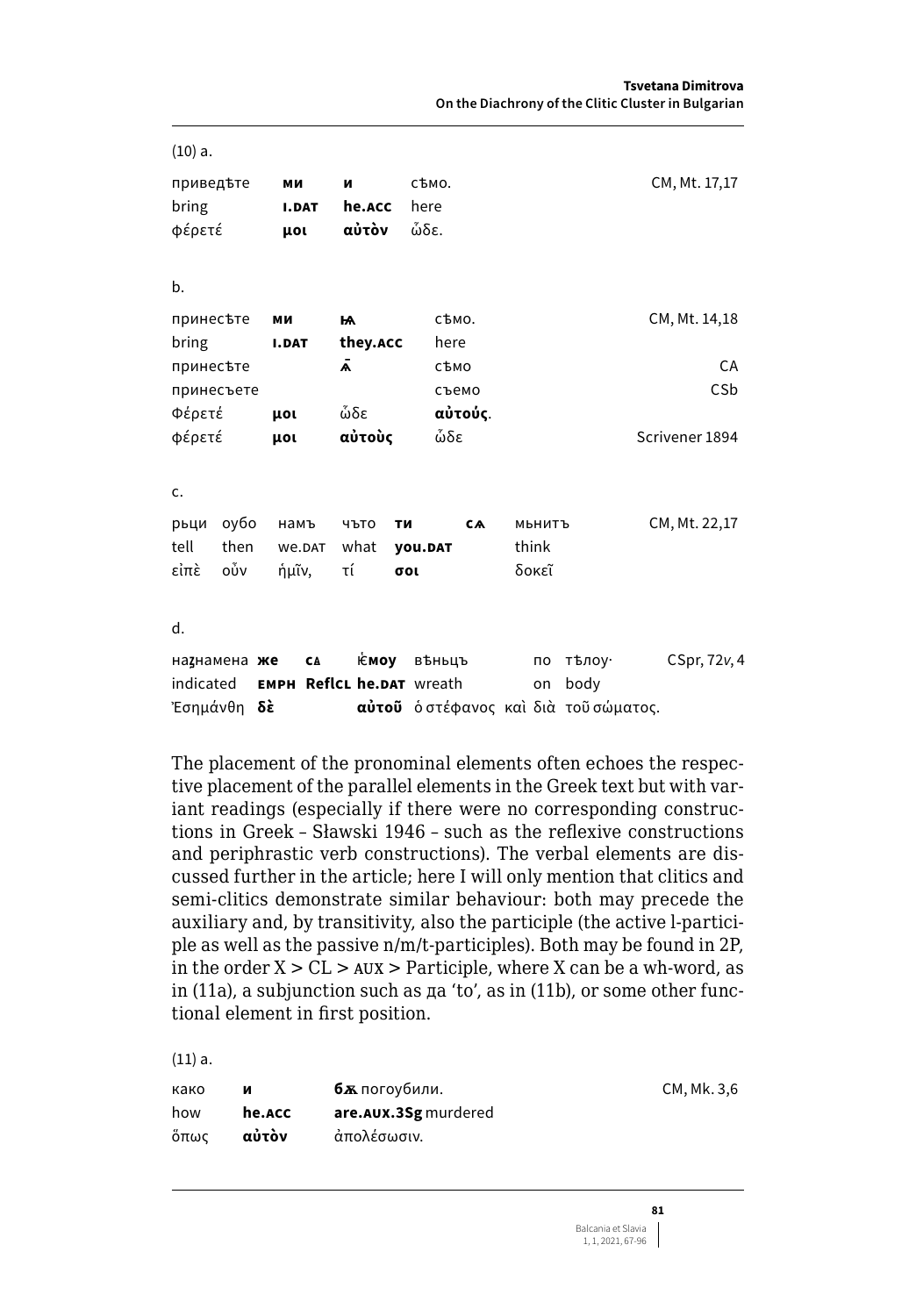| <b>D.</b>           |       |                             |        |              |
|---------------------|-------|-----------------------------|--------|--------------|
| [] съвъшташА да     |       | и бѫ                        | оубили | CM. Mar. 3.6 |
| [] consulted        | to to | he.acc are.aux.3Sg killed   |        |              |
| [] ἐβουλεύσαντο ἵνα |       | άποκτείνωσιν <b>αὐτόν</b> . |        |              |

Semi-clitic reflextive pronoun ca 'self.acc' exhibits variation in its behaviour just like the other semi-clitic pronominals: it may appear after the (reflexive) verb (more often) but also among the clustering elements (more rarely) in a slot of another pronominal and, more specifically, in the slot of the accusative pronominals.

We have already distinguished between 'true' clitics (MH 'I.DAT' and TH 'you.DAT') and clitic-like pronouns (emoy 'he.DAT', etc.) above, but their different status with respect to the cliticisation behaviour also manifests with respect to ca 'self. ACC': MH and TH always precedes it, as in (10c), while the clitic-like pronouns typically follow it, as in  $(10d)$  above.

If the semi-clitic ca 'self.acc', however, is found beside the elements in the core in (5), as indicated by (10c), it may also appear in 2P beside other elements as in (12) where it aspires for a slot within the cluster. In (21) below, we will see another example where ca is placed in front of the auxiliary but also after the main verb in compound tenses in a variant reading.

 $(12)$ 

 $\mathbf{L}$ 

| колико | СA | бы                                        | троудилъ | CSpr, 49r, 11-12 |
|--------|----|-------------------------------------------|----------|------------------|
|        |    | how-much <b>ReflcL be.AUX.COND</b> worked |          |                  |
| Πόσα   |    | äν                                        | ἔκαμες,  |                  |

As mentioned above, semi-clitics (reflexives included) are mainly post-verbal. Pronominal non-reflexive semi-clitics, though, may also appear either post-verbally, in most cases, or in 2P. If 2P, however, is occupied by a 'true' discourse clitic же or бо, the semi-clitic is often post-verbal, as in the examples in (13). This may signal that these semi-clitic pronouns do not behave as clitics yet.

 $(13) a.$ 

|       |                                                            |  |  | CM, Jo. 5,14 |
|-------|------------------------------------------------------------|--|--|--------------|
| later | <b>EMPH</b> found <b>he.acc</b> Jesus in temple            |  |  |              |
|       | потомь же обръте и ис въ цркъве                            |  |  | CZ.          |
|       | Μετὰ <b>ταῦτα</b> εὑρίσκει <b>αὐτὸν</b> ὁ Ἰησοῦς ἐν τῶἱερῶ |  |  |              |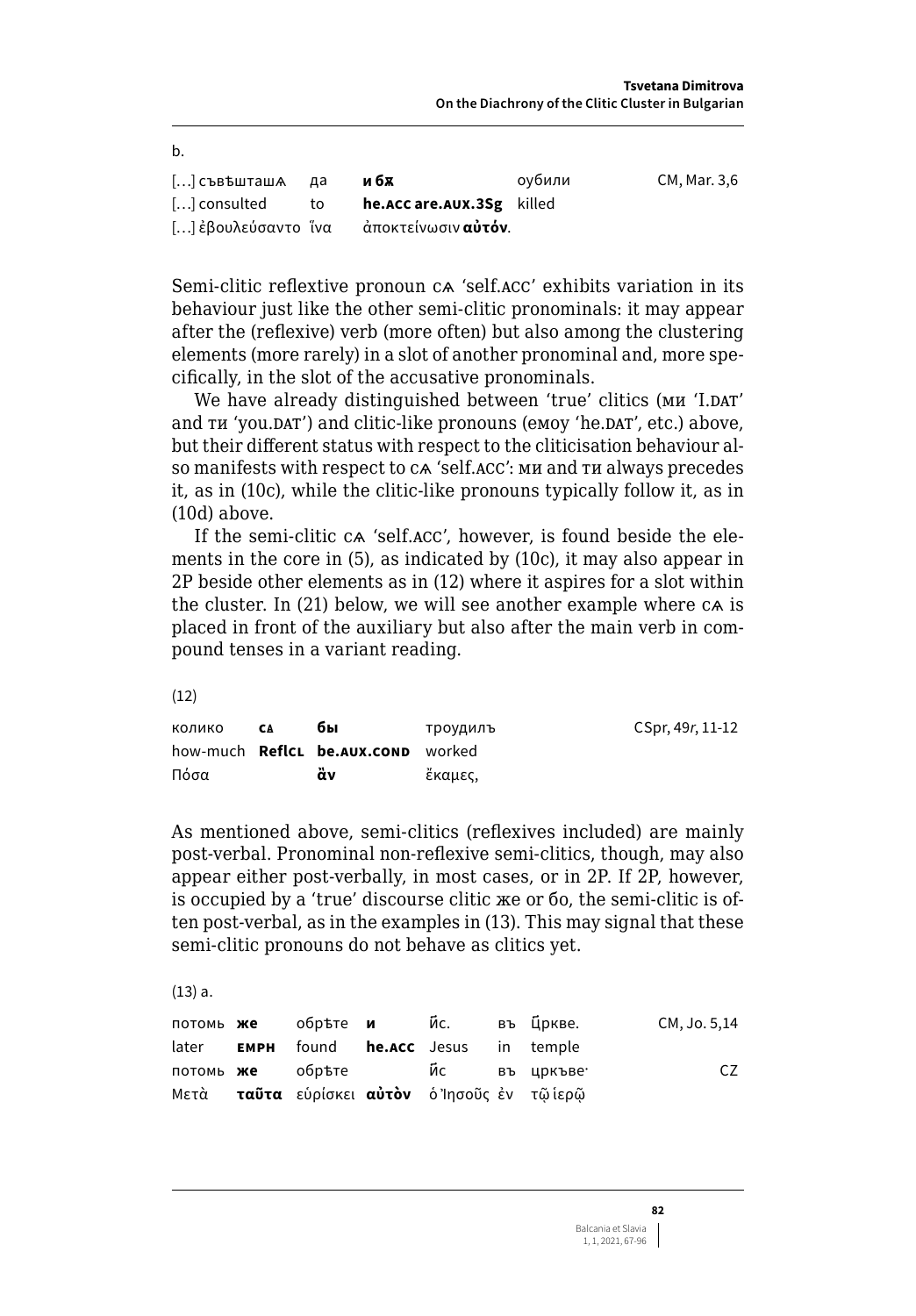| D.                                                   |                |                        |              |                   |                |
|------------------------------------------------------|----------------|------------------------|--------------|-------------------|----------------|
| седмь <b>бо</b> ихъ<br>seven <b>because</b> they.GEN |                | имъша<br>had           | Ѭ<br>she.ACC | женж.<br>wife.ACC | CM, Mk. 12,23  |
| седмь <b>бо</b><br>οί <b>γὰρ</b> ἑπτὰ                |                | `імѣшѧ<br>ἔσχον        | ѭ<br>αὐτὴν   | женж.<br>γυναῖκα. | CZ             |
| c.<br>они же оукориша<br>they EMPH rebuked           | и<br>he.ACC    | $\lceil  \rceil$       |              |                   | CM, Jo. 9,28   |
| καὶ ἐλοιδόρησαν<br>Ἐλοιδόρησαν <b>οὖν</b>            | αὐτὸν<br>αὐτόν | $\lceil  \rceil$<br>[] |              |                   | Scrivener 1894 |

The inventory of clitics (and clitic-like elements) in OCS texts is rather limited. It is to be expanded in Middle Bulgarian but some forms are already attested in the early texts: for example, contracted forms of clitic-like datives, though very rarely and with variant readings, as in  $(14)$ .

 $(14)$ 

|  | I въ цръкъве с <i>к</i> штю |                                                              |                |       | моу· придоша къ немоу CZ, Mk. 11,27 |
|--|-----------------------------|--------------------------------------------------------------|----------------|-------|-------------------------------------|
|  | and in temple being         |                                                              | he.DAT came to | he.AT |                                     |
|  |                             | l въщриве ходаштю <b>емоу</b> прид <b>х</b> къ немоу         |                |       | CM                                  |
|  |                             | καὶ ἐν τῶἱερῶ περιπατοῦντος <b>αὐτοῦ</b> ἔρχονται πρὸς αὐτὸν |                |       |                                     |

The class of pronominal clitics expands in the Middle Bulgarian texts that I have considered. In LTr, the respective clitics occur in the same positions and order with the addition of third-person accusative ro 'he. ACC' and dative MOV 'he.DAT', which behave as 'true' clitics. The earlier forms, however (ero and emov), are still found in LTr but in different functions. The accusative clitic ro 'he.ACC' is used for direct objects only, while the genitive (genitive-accusative) ero predominantly expresses the possessive genitive. The dative clitic moy 'he.DAT' refers to external possessors and is found in 2P, while emoy refers to indirect object (and is found after a verb and after some prepositions such as противж 'against'). Expectably, его and емоу do not cluster.

The clustering elements exhibit the pattern in (5), as illustrated by the examples in (15), with the core ( $\text{DAT} > \text{ACC}$ ) in 2P, and the verbal elements placed to its right (in AUX2).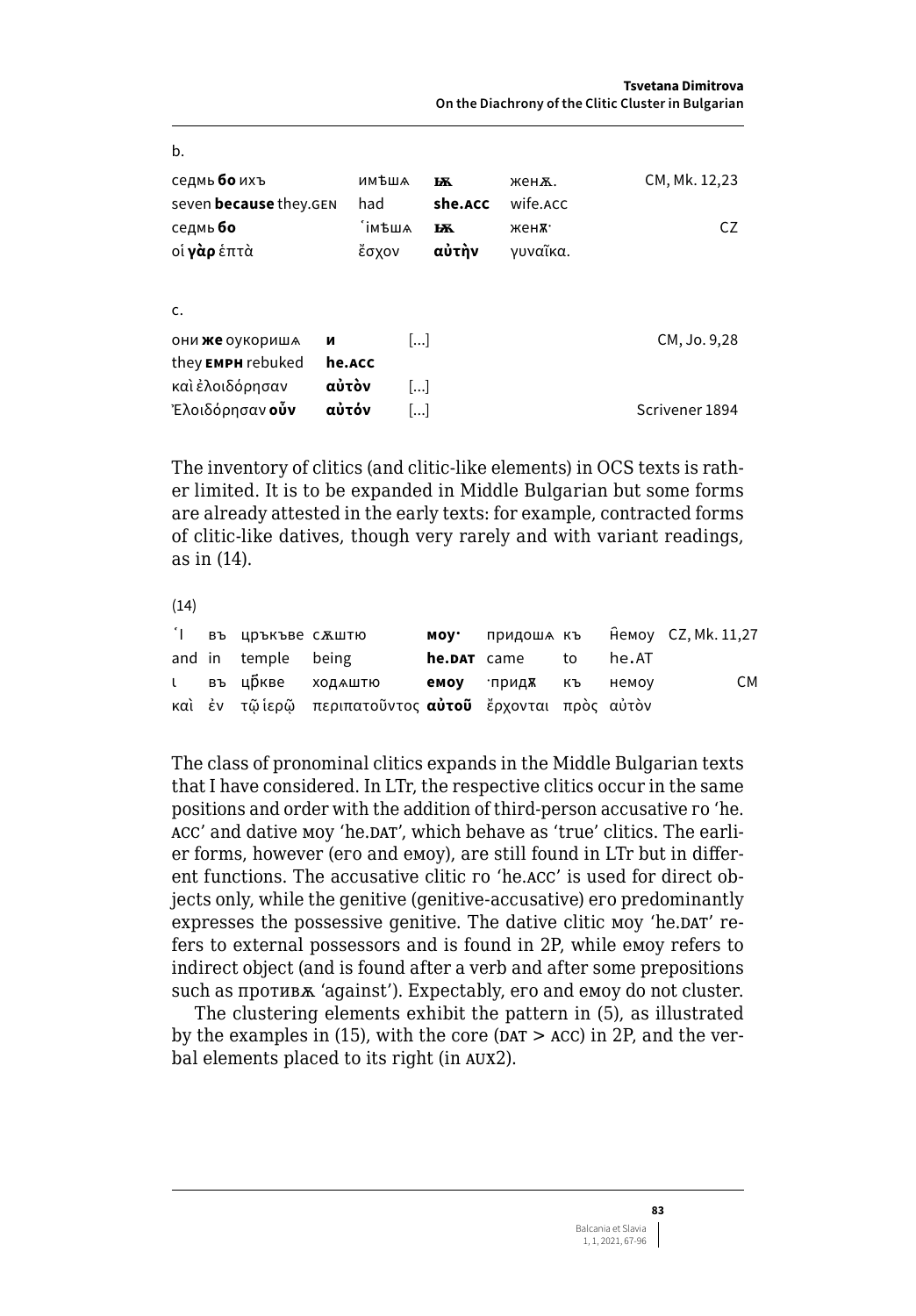| (15) a. |                                      |                |                                                  |              |       |
|---------|--------------------------------------|----------------|--------------------------------------------------|--------------|-------|
|         | [] оумыслити, како <b>го</b>         |                | M                                                | расыпати     | LTr   |
|         |                                      |                | [] think.INF how he.ACC also.EMPH scatter.INF    |              |       |
|         |                                      |                |                                                  |              |       |
| b.      |                                      |                |                                                  |              |       |
|         |                                      |                | [] които <b>моу са</b> $\omega$ (те)цъбъ нарекль |              | LTr   |
|         | [] who <b>he.DAT ReflcL</b> father   |                | was                                              | called       |       |
|         |                                      |                |                                                  |              |       |
| c.      |                                      |                |                                                  |              |       |
|         | [] какото<br>$\overline{\mathbf{x}}$ | си             | M                                                | пръвое чюлъ. | LTr   |
|         | [] how                               |                | she.acc be.aux.2Sg also.EMPH first               |              | heard |
|         |                                      |                |                                                  |              |       |
| d.      |                                      |                |                                                  |              |       |
|         |                                      |                | [], да <b>м</b> у <b>е</b> има Прижїа            | градъ.       | LTr   |
|         | [], to he.acc is.cop.3Sg name        |                | Paris                                            | town         |       |
|         |                                      |                |                                                  |              |       |
| e.      |                                      |                |                                                  |              |       |
|         | [] помного <b>моу би</b>             |                | лъпоты                                           | прибыло      | LTr   |
|         | $[]$ much                            | he.DAT be.COND | beauty                                           | been         |       |
|         |                                      |                |                                                  |              |       |
| f.      |                                      |                |                                                  |              |       |
|         | $[]$ H $\overline{A}$<br>МИ          | еси            | тыі по політичн                                  | оброкъ.      | LTr   |
| $[]$    | but <b>I.DAT</b> is.cop.2Sg          |                | you.NOM.2Sg oath                                 |              |       |
|         |                                      |                |                                                  |              |       |

In VB, pronominal clitics continue to cluster in the order  $DATA > ACC$ (including reflexives). As in (16a), the cluster is placed before the negation particle and can be separated by the verb (although both pronominal clitics and the cluster are already mainly verb-adjacent).

| (16) a. |                                                                                               |  |  |  |     |
|---------|-----------------------------------------------------------------------------------------------|--|--|--|-----|
|         | [] to <b>he.pat it.acc neg</b> lack no one hair                                               |  |  |  | VB. |
| b.      |                                                                                               |  |  |  |     |
|         | A ако $M_X$ <b>ce</b> криво видит том $X$ []<br>and if <b>he.DAT ReflcL</b> awry see this.DAT |  |  |  | VB  |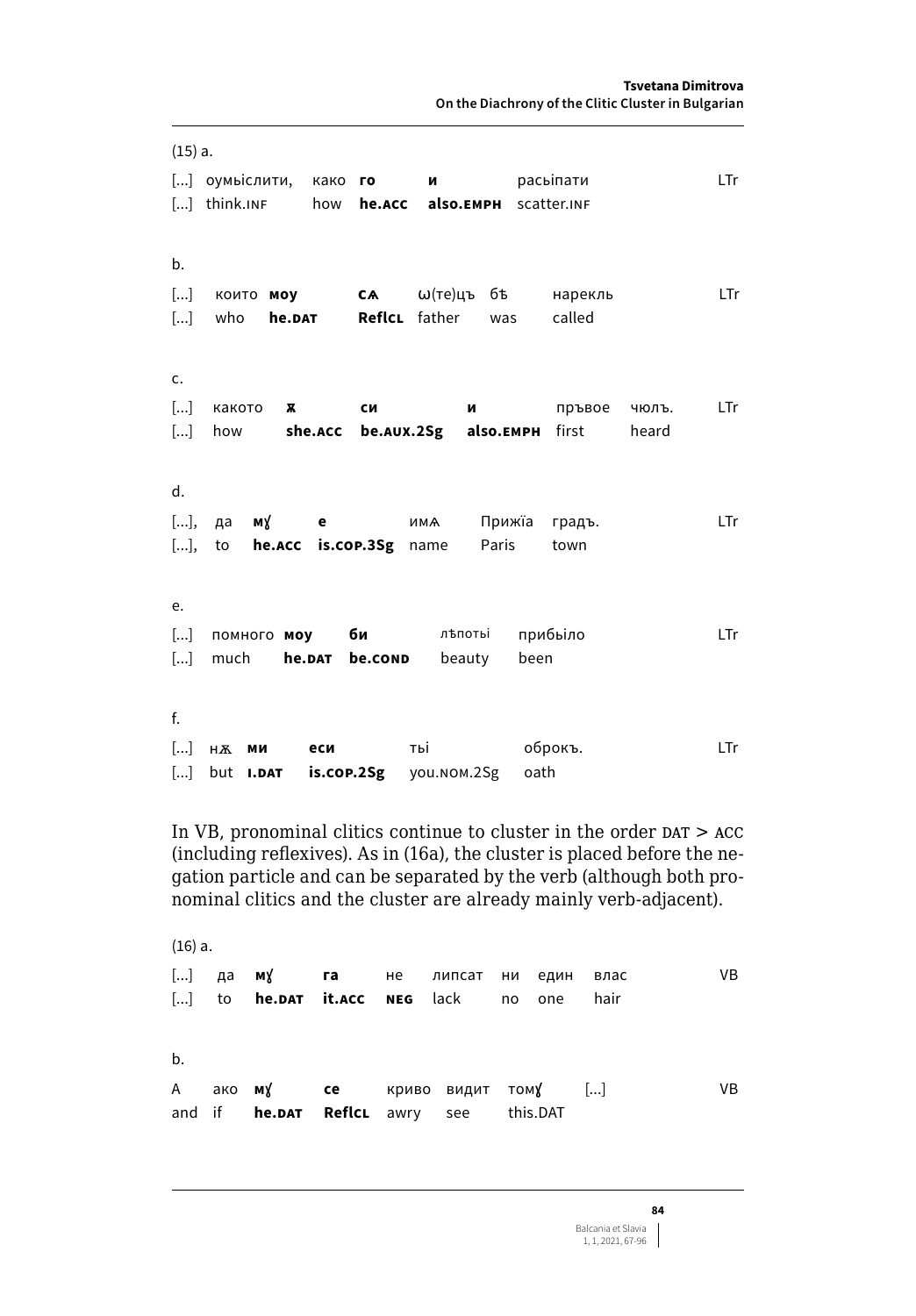The numbers in table 2 show clitics' overall preference to second position and pre-verbal placement in VB.

|                                 | 2P, pre-V |    | 2P, post-V 2P, non-V-<br>adiacent | non-2P.<br>pre-V | non-2P,<br>post-V | non-2P,<br>non-V-<br>adjacent |
|---------------------------------|-----------|----|-----------------------------------|------------------|-------------------|-------------------------------|
| ми, ти, моу, й, им              | 560       | 43 | 21                                | 14               | 15                |                               |
| га/го, ю, их, ме,<br>те, ни, ви | 237       | 18 | 12                                |                  |                   |                               |

Table 2 Pronominal clitics in VB

In VB, a certain number of pronominal clitics are found after a mono-syllabic conjunction such as a 'but',  $\mu$  'and', and after a pause, as well as in second prosodic position where it can split a noun phrase.

| (1/)      |              |      |                                           |       |          |           |                  |    |
|-----------|--------------|------|-------------------------------------------|-------|----------|-----------|------------------|----|
| И         | ми           | доде | слуга                                     | моа.  | да       | ми<br>e e |                  | VB |
| and       | <b>I.DAT</b> | came | servant                                   | my    | to       |           | I.DAT IS.AUX.3Sg |    |
|           |              |      |                                           |       |          |           |                  |    |
| купилъ що |              | му   | СМЬ                                       | казал | ωт       | все       |                  |    |
|           |              |      | bought what <b>he.DAT am.AUX.1Sg</b> said |       | from all |           |                  |    |

In the two 17th-century damaskins that are took into consideration, pronominal clitics are also found in 2P but pre-verbal and post-verbal positions are almost equally distributed. Although rarely, the cluster may split a noun phrase, as in (18d). The example in (18e) illustrates the portion of the pattern in (5): DAT ACC AUX2.

 $(18) a.$ 

за\_ёди́нь ча \_му\_се Ид'корени силата Й\_Юнаиьството DLv for\_one hour\_he.DAT\_ReflcL eradicated power.DEF and\_courage.DEF  $b.$ Остави си  $\overline{A}$ **ro** на Очи́те  $\mathbf{M}$ на срцето, **DTr** and leave ReflPossCL it.ACC on eyes.DEF and on heart.DEF c.  $\leq$ любовь не и́ма ни́що прида́ва. **DTr** не ми CA and love have nothing **I.DAT ReflcL NEG** lend **NEG**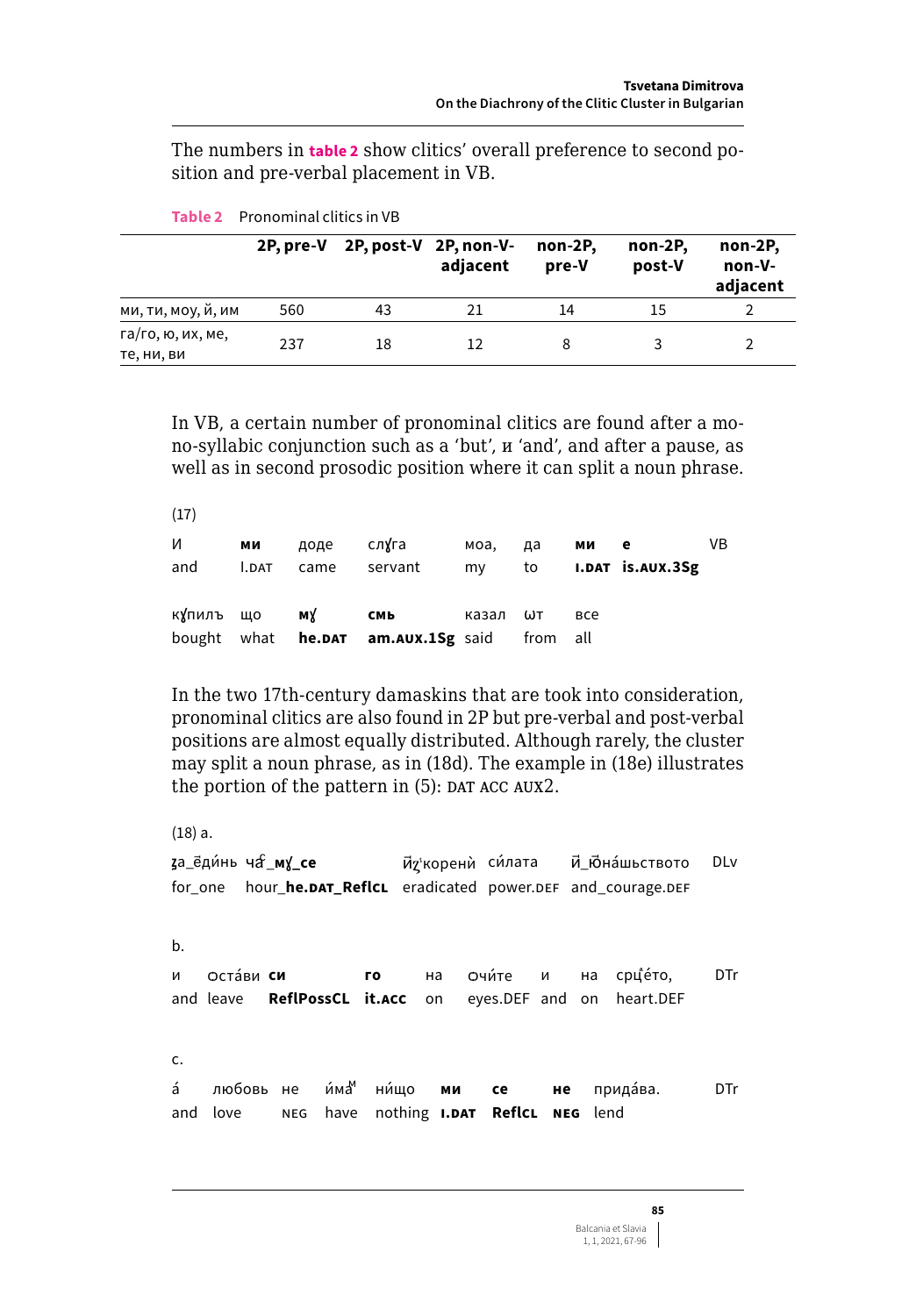Table 3 Pronominal clitics in DTr and DLv

|                       | 2P, pre-V |     | 2P, post-V 2P, non-V- non-2P,<br>adjacent | pre-V | non-2P,<br>post-V | non-2P,<br>non-V-<br>adjacent |
|-----------------------|-----------|-----|-------------------------------------------|-------|-------------------|-------------------------------|
| ми, ти, моу, й,<br>им | 538       | 418 | 52                                        | 26    | 49                | 3                             |
| ме, те, ньі, вьі…     | 147       | 58  | 19                                        | 4     |                   |                               |
| го, я, г <b>ы, ́я</b> | 586       | 425 | 44                                        |       | 33                |                               |

To sum up, the inventory of the clitical pronouns that are found in second position and pre-verbally increases in the history of Bulgarian, mainly as a result of the changes in the inventory of pronominal elements. The accusatives го 'he.ACC', я 'she.ACC', гы 'they.ACC' and datives moy 'he.DAT',  $\check{\text{n}}$  'she.DAT' have joined the cluster after the reanalysis of the earlier forms of anaphoric pronouns.

### 3.3 Verbal Clitics and Clitic-Like Elements

Both in the early and in later texts, the behaviour of most monosyllabic verbal elements such as be-auxiliaries/copulas, future auxiliaries  $\mu$ ж/ще 'will/shall', is ambiguous. They may be found in first position, including immediately after negation, and preceding the discourse clitics - as in (19), but also in 2P, within a cluster and in second prosodic position, splitting a noun phrase, as in (19b) - in parallel to the orders in the Greek text.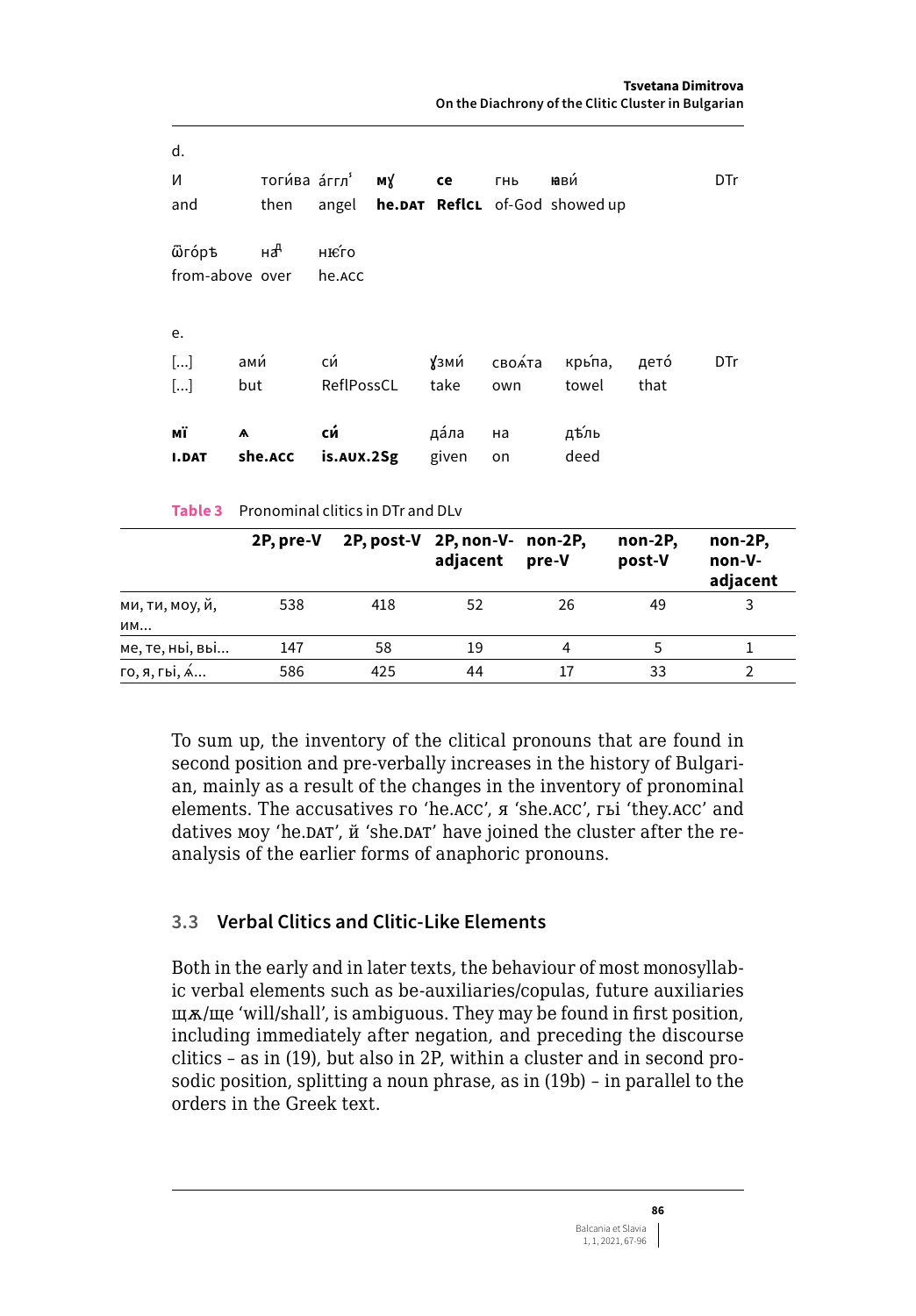$(19) a.$ **бѣ** TOV маћ магдалънии. [...] CM, Mt. 27,61 же Magdalene there Maria was.cop **EMPH**  $^7$ Hv δÈ έκεῖ Μαρία ή Μανδαληνή [...]  $b.$ **бѣ** боуи.  $\left[\ldots\right]$ CM, Mt. 25,2 ПАТЬ же отъ нихъ five wise **EMPH** was.cop of they.GEN πέντε δέ ἧσαν έξ αὐτῶν φρόνιμοι

Auxiliaries are found either to the left, or to the right of the pronominals among the clustering elements, as exemplified by the periphrastic verb constructions in (20).

 $(20) a.$ [...] Ёако да бъі нÂ Избавилъ От Ĥero· CSpr, 280r, 26  $[...]$  if to be.AUX.COND she.ACC saved from he.GEN

| b. |  |  |                                                      |              |
|----|--|--|------------------------------------------------------|--------------|
|    |  |  | [] <b>t</b> въводж да <b>иби</b> погоубилъ.          | CM, Mk. 9,22 |
|    |  |  | [] and in water to <b>he.accbe.aux.conp</b> murdered |              |
|    |  |  | [] και είς ὕδατα, ἵνα ἀπολέση. su b αὐτόν·.          |              |

| <u>.</u> |                                       |    |       |              |               |
|----------|---------------------------------------|----|-------|--------------|---------------|
|          | да <b>би</b>                          | CA | ихъ   | коснжлъ.     | CM, Lk. 18,15 |
|          | to <b>be.aux.conp ReflcL</b> they.acc |    |       | touched      |               |
| ἵνα      |                                       |    | αὐτῶν | άπτηται.suвJ |               |

The positions of the reflexive and the auxiliary often vary, with the former more often found in 2P, while the latter is adjacent to negation, as in  $(21)$ .

| (21)   |                                   |               |
|--------|-----------------------------------|---------------|
| добрѣа | би бътло емоу                     | CM, Mt. 26,24 |
| better | be.aux.conp been he.pat           |               |
| добрѣё | <b>ёмоу би</b> бъило <sup>.</sup> | CА            |
|        |                                   |               |

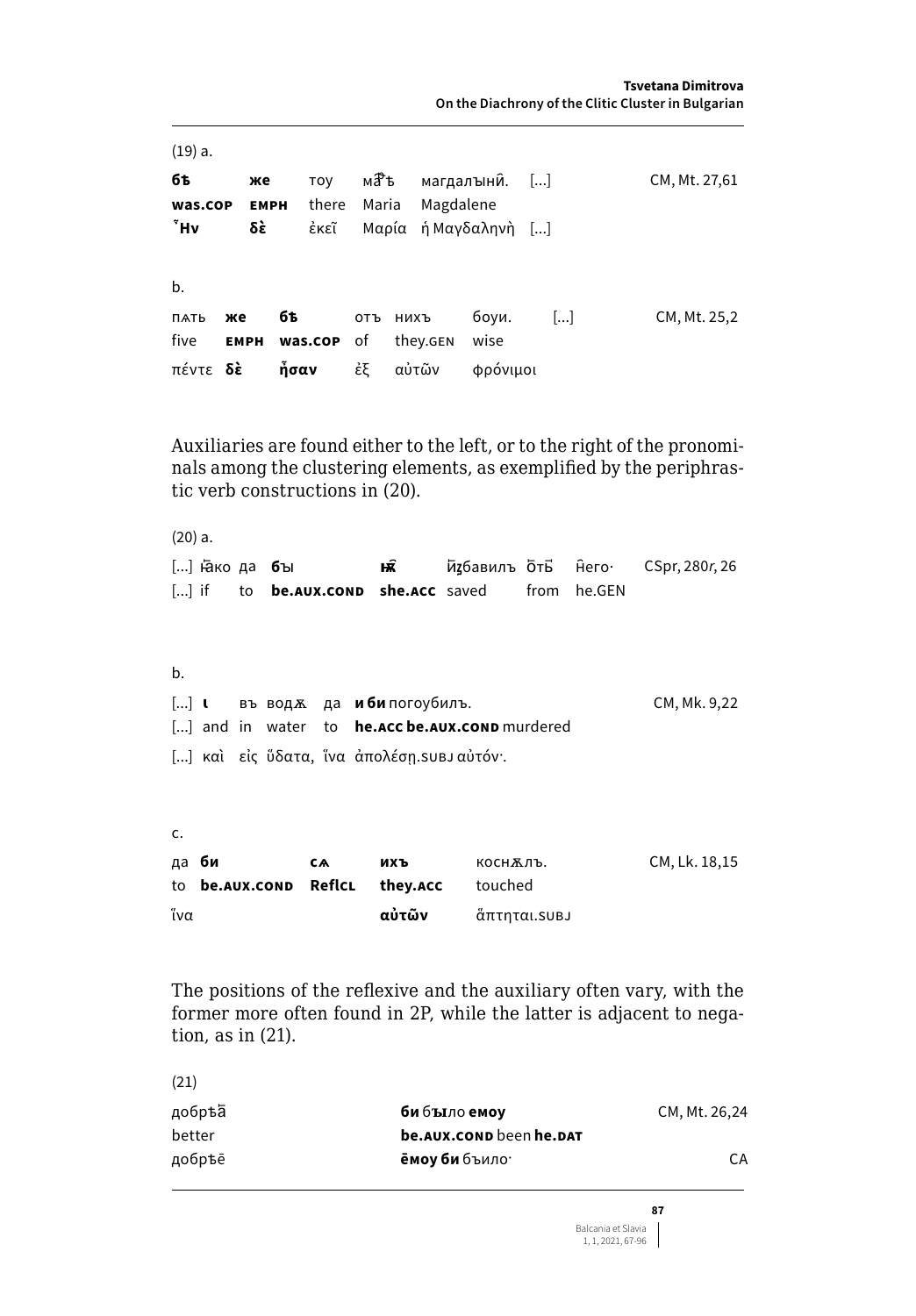Tsvetana Dimitrova On the Diachrony of the Clitic Cluster in Bulgarian

| добръе<br>добр'ъее<br>καλὸν        | емоу би было <sup>.</sup><br>было бы емоу<br>ἦν.ιΝD αὐτῷ | CZ.<br>CS <sub>b</sub> |
|------------------------------------|----------------------------------------------------------|------------------------|
| аште са би не родилъ               | Чкъ                                                      | ΤЪ.                    |
| If ReflcL be.AUX.COND NEG born     | man                                                      | this                   |
| аще <b>бі</b> не роділъ <b>с</b> м | Члкь                                                     | TЪ'                    |
| йште <b>са би</b> не родилъ        | ӵ҃ҝъ                                                     | TЪ'                    |
| аще са бы не родилъ                | Члкъ                                                     | TЪ'                    |
| εἰ οὐκ ἐγεννήθη.ιΝD                | ό ἄνθρωπος                                               | έκεῖνος.               |

In Middle Bulgarian, fluctuations in the positions of auxiliaries remain, as exemplified in (22) from LTr.

| (22) a.               |        |           |       |             |             |        |        |    |        |     |
|-----------------------|--------|-----------|-------|-------------|-------------|--------|--------|----|--------|-----|
| И                     |        | поиди     |       | противж     | Ектороу     | кралю, |        | да |        | LTr |
| and                   |        | came      |       | against     | Hector      | king   |        | to |        |     |
| би                    |        | <b>CA</b> |       | оставилъ    | гръцкых     | воискы |        |    |        |     |
| be.aux.conp           |        | ReflcL    |       | left        | Greek       | army   |        |    |        |     |
|                       |        |           |       |             |             |        |        |    |        |     |
| b.                    |        |           |       |             |             |        |        |    |        |     |
| $\lceil  \rceil$      | и      |           | метнж |             | прѣД        |        | фарижа |    | егова, | LTr |
| $\left[\ldots\right]$ | and    |           | threw |             | in-front-of |        | Paris  |    | his    |     |
| давно                 | CA     |           | би    |             | вьзвратилъ  |        |        |    |        |     |
| long-ago              | ReflcL |           |       | be.aux.cond | come back   |        |        |    |        |     |

In VB, monosyllabic auxiliaries are mostly in AUX2, i.e. to the far right, where the latest clustering elements were joining, presumably, as in (23a-b), with 6 examples of the reverse order of which 5 are with смо 'are.1pPl' and one - with the conditional auxiliary би 'would' and negation particle - see (23c) (and 13 instances are with future auxiliary).

 $(23) a.$ 

| [] ере не <b>ми</b> |  |                                                 |  | ұзел вражмаш господства ми |    | VB |
|---------------------|--|-------------------------------------------------|--|----------------------------|----|----|
|                     |  | [] that NEG <b>I.DAT is.AUX.3Sg</b> taken enemy |  | master                     | my |    |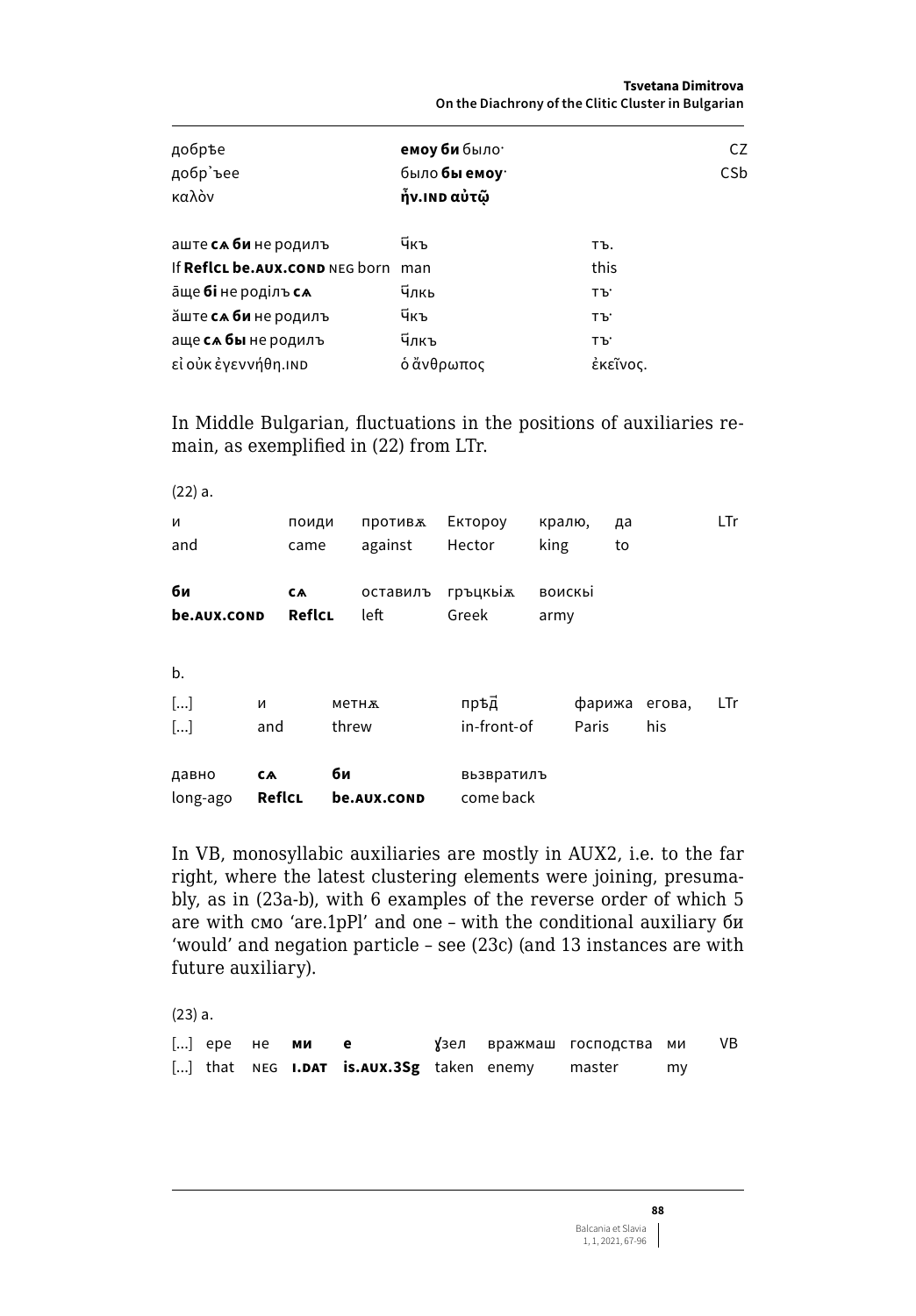b. прьгари заприхъ добитокь, **VB**  $\mathbf{a}$ ти and burghers shut cattle VOU.DAT cy молил(и)  $T_{\rm A}$ мене. мe thus Are.AUX.3Pl asked **I.ACC LACC** c. **V<sub>R</sub>** моу службу не би мÝ  $\mathbf{M}$ за мило service NEG be.cop.cond he.DAT dear and for mv vs. ако му би платил  $\omega$ т **ROUA VB** нe if he.DAT NEG be.aux.cond paid from will

The trend continues into the Early Modern Bulgarian with auxiliaries placed on the far right (including the present-tense ones), as in (24a-c), in contrast to the situation in present-day standard Bulgarian (compare also their positions in the dialects according to Antonova-Vasileva et al. 2016, map 144 where the majority of dialects instantiates the order  $AUX > DAT / ACC)$ . There are again single instances of verbal clitics found before the pronominal ones, as in (24c). The order with respect to the reflexive, as in  $(24c)$ , is the same as in present-day standard Bulgarian.

 $(24) a.$ 

| Защо го |                       | си<br>why he.ACC is.AUX.2Sg tortured and why he.ACC is.AUX.2Sg driven away                         | мъчи́ль, и защо́ <b>го</b> |         |                 | си | испъ́диль             |             | DTı |
|---------|-----------------------|----------------------------------------------------------------------------------------------------|----------------------------|---------|-----------------|----|-----------------------|-------------|-----|
| b.      |                       |                                                                                                    |                            |         |                 |    |                       |             |     |
| ак' Сь  |                       | Фстоназале право та <b>е са</b><br>if_are.AUX.3pPl defended rightly then_it.ACC_are.AUX.3pPl eaten |                            |         |                 |    | нале                  | <b>DL</b> v |     |
| c.      |                       |                                                                                                    |                            |         |                 |    |                       |             |     |
|         | Затова́ <b>са е</b>   |                                                                                                    |                            | веќю    | Й покаа́нїе     |    | $\left[\ldots\right]$ | <b>DL</b> v |     |
|         |                       | therefore_ReflcL_is.AUX.3pSg                                                                       |                            | already | also_repentance |    | $\left[\ldots\right]$ |             |     |
|         | датова́_ <b>ca_ce</b> |                                                                                                    |                            | веќю    | Й_ра́искые      |    | $\left[\ldots\right]$ |             |     |
|         |                       | therefore_are.AUX.2pPl_ReflcL already                                                              |                            |         | also heavenly   |    |                       |             |     |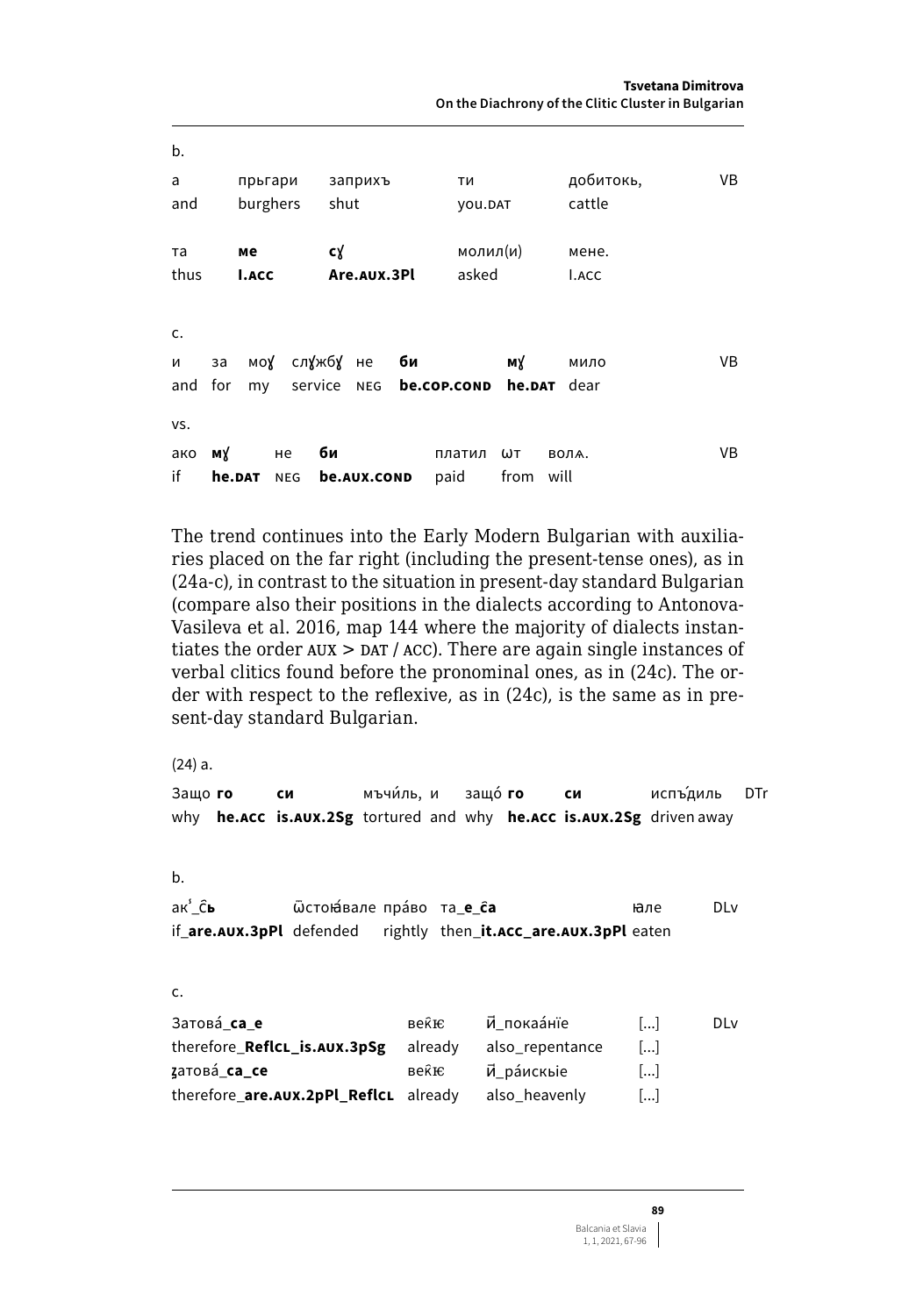d. а"ми си са Омрьси́ле моми́н ството пръдѝ сва́б<sup>н</sup>ата DLv virginity.DEF before wedding.DEF but ReflPosscL are.AUX.3pPl sinned e. Това́ са нѣ ĈЬ па'иле [...] **DLv** дето **си** This\_are.COP.3pPl that\_ReflPosscL NEG\_are.AUX.3pPl kept

Negation may separate clustering elements, with the reflexive to the left and the auxiliary to the right to form two prosodic words (whose constituents are linked via  $'$ ), as in (25a) (see also (24e) with the possessive reflexive). Pronominal clitics are in second position while auxiliaries are verb-adjacent, as in (25b-c).

 $(25) a.$ й\_още\_се нѣè [тұка намъстил]ь [...] добръ̀ DLv and yet ReflcL here arranged NEG IS.AUX.3pSg well  $\left[\ldots\right]$  $h_{-}$ Замь догдё ви напр<sup>4</sup>ъ́нъ\_ѐ пръварила сабіа съмрьтна DLv

until you.DAT before NEG is.AUX.3pSg overtook sword deadly for

c.

паzáрь нѣ è ратвалиль. DLv й\_догдё\_**са** and\_until\_ReflcL market NEG\_is.AUX.3pSg broken

Table 4 gives the order of clustering be- and future-auxiliaries (the latter in Middle Bulgarian and Early Modern Bulgarian) and pronominal clitics, semi-clitics, and clitic-like elements with the periphrastic verb constructions. The numbers attest for variation in the placement of auxiliaries among the clustering elements with preference to the right slot AUX2 of the pattern in (5). This is also true for the future auxiliary (the form щж was attested very early: Mircev 1956, 202; Haralampiev 2001, 149). In the texts here, the position of  $\mu$  a is also ambivalent (in AUX1 and AUX2), but it is negation-adjacent and also found in second prosodic position.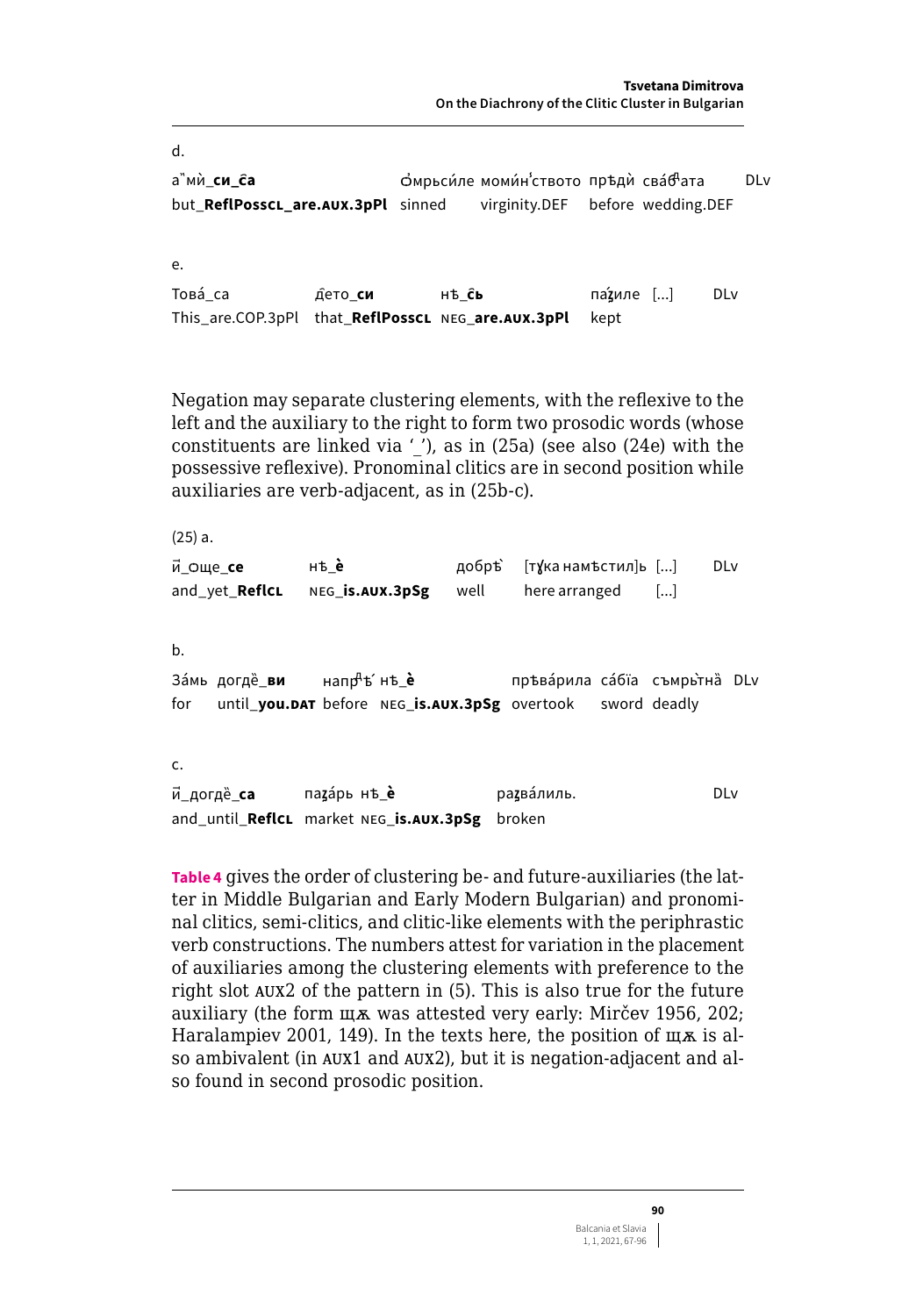**Tsvetana Dimitrova On the Diachrony of the Clitic Cluster in Bulgarian** 

|            | Table 4 Pronominals and auxiliaries with periphrastic verb constructions |            |              |  |  |  |  |  |
|------------|--------------------------------------------------------------------------|------------|--------------|--|--|--|--|--|
|            | Pron > Aux                                                               | Aux > Pron | Non-adjacent |  |  |  |  |  |
| <b>OCS</b> | 53                                                                       | 18         | 18           |  |  |  |  |  |
| MВ         | 143                                                                      | 10         |              |  |  |  |  |  |
| EMB        | 103                                                                      | 25         |              |  |  |  |  |  |

The clitic cluster in the noun phrase is left outside the scope of the present article but its phrasal position (2P) and order is very similar to that of the clausal cluster, with the earliest clitics to the left and the latest to the right (for comparison with Greek, see Eckhoff 2018). This cluster may not be considered viable in present-day Bulgarian if we assume that the definite article is an affix. The presumed pattern of the noun-phrase clitic cluster might have been  $DISC > DEM/ART >$  $pos/GEN/DAT$  > (AUX). There are very early examples of demonstrative pronouns that are in second position in the noun phrase and immediately follow a nominal element in first phrasal position: these are exactly the demonstratives that may be interpreted as clitic-like articles (Dimitrova-Vulchanova, Vulchanov 2012). However, there are also examples of discourse markers followed by demonstrative pronouns, clusterised in the same phrasal second position, which attests that the reanalysis has not been completed yet (as per Kurz 1963).

## 4 A Tentative Conclusion

The data that have been discussed in the article backs the assumption that, historically, there might have been no significant changes in the position of the elements in the core of the primary clitic cluster, i.e. the pronominal clitics, with variations happening (and still) among the elements in the verbal periphery. The earliest 2P clitics were lost, somewhat expectably, because they were non-paradigmatic unlike those that have remained. The set of elements filling the respective slots among the clustering elements was expanded as a result of the restructuring within the pronominal and verbal systems. Similar developments might have been at play for the (partial) loss of the noun-phrase cluster. A more thorough analysis of the variant readings across the monuments and constructions (matrix vs. subordinate clause, clause types, absolute constructions) is due in order to highlight the numerous intricacies of cliticisation and clitic patterns in the history of Bulgarian.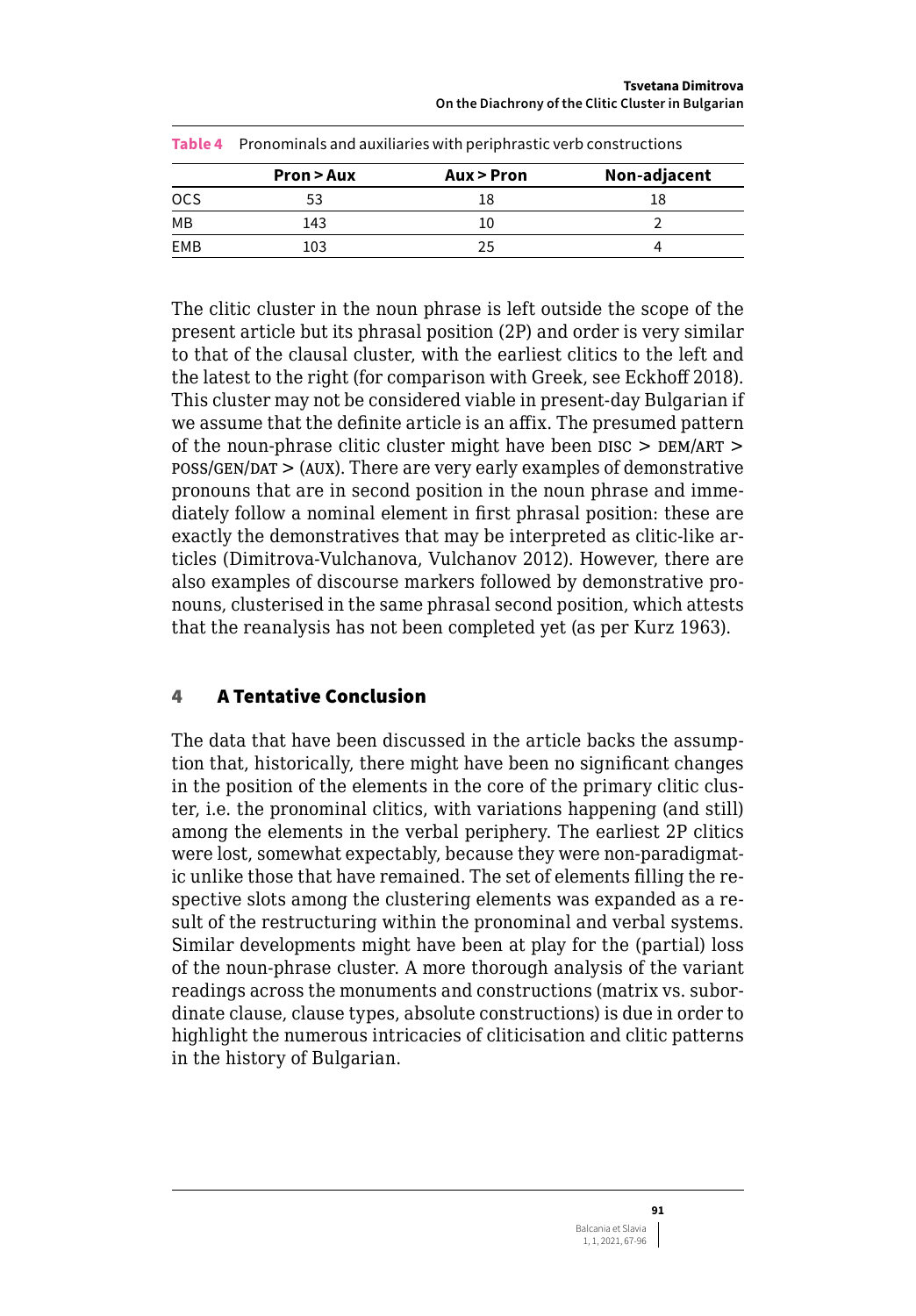### **Bibliography**

- Antonova-Vasileva, L.; Vasileva, L.; Vitanova, M.; Vǎlčeva, E.; Keremidčieva, S.; Kostova, T.; Kočev, I.; Kjaeva, E.; Smedovska, K.; Tetovska-Troeva, M.; Urumova, P. (2016). *Bǎlgarski dialekten atlas. Obobštavašt tom IV. Morfologija*  Български диалектен атлас. Обобщаващ том IV. Морфология (Bulgarian Dialect Atlas. Generalising. Vol. 4, Morphology). Sofia: Izdatelstvo na BAN.
- Bogdan, I. (1902). *Documente și regeste privitoare la relațiile Țăriĭ Ruminești cu Brașovul și Ungaria in secolul XV și XVI* (Documents and Private Registers of the Romanian Counties of Brasov and Hungary in the 15th and 16th Centuries). București.
- Bujukliev, I.; Georgiev, I.V.; Davidov, A.; Dobrev, A.: Dogramadžieva, E.; Duridanov, I.; Zlatanova, R.; Ivančev, S.; Ilčev, P.; Minčeva, A.; Mirčeva, D. (1993). *Gramatika na starobǎlgarskija ezik* Граматика на старобългарския език (Grammar of the Old Bulgarian Language). Sofia: Izdatelstvo na BAN.
- Cejtlin, R.; Večerka, R.; Blagova, E. (1994). *Staroslavjanskij slovar' (po rukopisjam X-XI vekov)* Старославянский словарь (по рукописям X- XI веков) [Old Slavic Dictionary (According to Manuscripts of the X-XI Centuries)]. Moskva: Russkij jazyk.
- Dimitrova-Vulchanova, M.; Vulchanov, V. (2012). "An Article Evolving: The Case of Old Bulgarian". Jonas, D; Whitman, H, Garrett, A. (eds), *Grammatical Change: Origins, Nature, Outcomes*.Oxford: Oxford University Press, 160-78. <https://doi.org/10.1093/acprof:oso/9780199582624.003.0008>.
- Dimitrova, T.; Bojadziev, A. (2014). "Historical Corpora of Bulgarian Language and Second Position Markers". *Proceedings of the First International Conference Computational Linguistics in Bulgaria*. Sofia: Institute for Bulgarian Language, 55-63.
- Eckhoff, H.M. (2018). "Quantifying Syntactic Influence: Word Order, Possession and Definiteness in Old Church Slavonic and Greek". *Diachronic Slavonic Syntax*. De Gruyter Mouton, 29-62. [https://doi.](https://doi.org/10.1515/9783110531435-003) [org/10.1515/9783110531435-003](https://doi.org/10.1515/9783110531435-003).
- Franks, S. (1997). "South Slavic Clitic Placement is Still Syntactic". *Proceedings of the 21st Annual Penn Linguistics Colloquium. Penn Working Papers in Linguistics*, 4, 111-26.
- Franks, S. (1998). *Clitics in Slavic*. Paper presented at Comparative Slavic Morphosyntax Workshop, Bloomington (IN).
- Franks, S. (2017). *Syntax and Spell-Out in Slavic*. Bloomington (IN): Slavica.
- Franks, S.; King, T.H. (2000). *A Handbook of Slavic Clitics*.New York: Oxford University Press.
- Halpern, A.L. (1995). *On the Placement and Morphology of Clitics*. Dissertations in Linguistics. Stanford: CSLI Publications.
- Haralampiev, I. (2001). *Istoričeska gramatika na bǎlgarskija ezik* Историческа граматика на българския език (Historical Grammar of the Bulgarian Language). Veliko Tǎrnovo.
- Haug, D.; Eckhoff, H.M. (2011). "The PROIEL Corpus as a Source to Old Church Slavic: a Practical Introduction". Baranov, V. (ed.), *Pis'mennoe nasledie i sovremennye informacionnye technologii* Письменное наследие и современные информационные технологии (Written Heritage and Modern Information Technologies). Iževsk: Iževskij gosudarstvennyj technicheskij universitet, 37-55.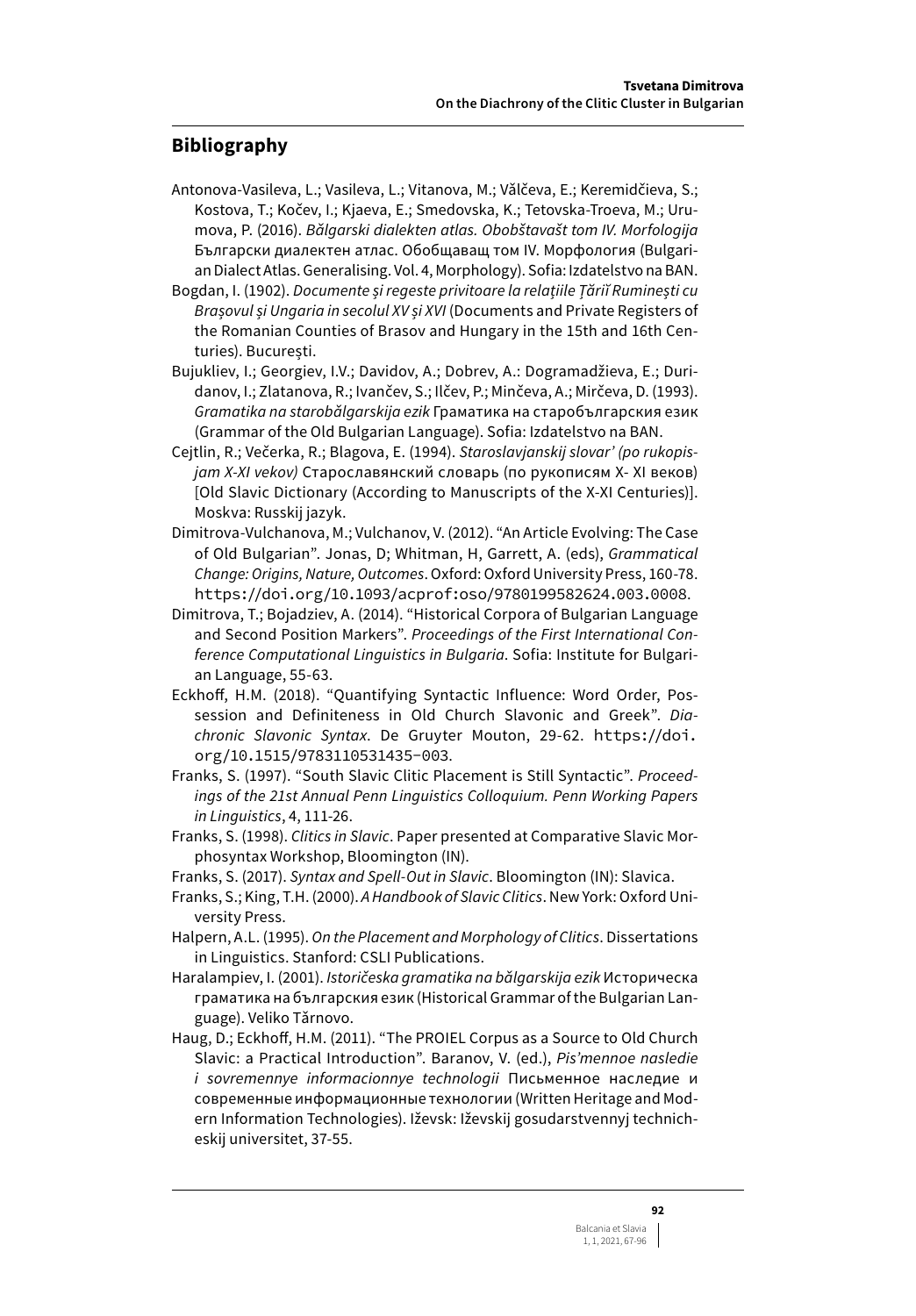- Haug, D.; Eckhoff, H.M. (2011). "Making the Most of the Data: Old Church Slavic and the PROIEL Corpus of Old Indo-European Bible Translations". *Łodź Studies in Language*, xxiv, 411-31.
- Iliev, I. (2018). "Sǎpostavka meždu malomirovskija govor v Elhovsko i kajraklijskija i šikirlijskija govor v Besarabija i Priazovieto" Съпоставка между Маломировския говор в Елховско и кайракслийския в шикирлийския говор в Бесарабия и Приазовието (Comparison Between the Malomir Dialect in the Elhovo Region and the Kayrakli and Shikirli Dialects in Bessarabia and the Azov Region). *Dzjalo*, 6(12). [https://www.abcdar.com/mag](https://www.abcdar.com/magazine/XII/Iliev_1314-9067_XII.pdf)azine/XII/Iliev 1314-9067 XII.pdf
- Ivanova, A. (1967). *Trojanski damaskin* Троянски дамаскин (The Damaskin of Troyan). Sofia: Izdatelstvo na BAN.
- Kosek, P. (2011). *Enklitika v češtině barokni doby* (Enclitics in the Czech Language of the Baroque Period). Brno: Host.
- Krapova, I.; Dimitrova, T. (2015). "Genitive-Dative Syncretism in the History of the Bulgarian Language. Towards an Analysis". *Studi Slavistici*, 12, 181-208. [https://doi.org/10.13128/Studi\\_Slavis-17976](https://doi.org/10.13128/Studi_Slavis-17976).
- Krăsteva, H. (2020). "Sravnenie na prozodičnite osobenosti na klitičnija kompleks v sǎobštitelni i vǎprositelni izrečenija v bǎlgarskija ezik" Сравнение на прозодичните особености на клитичния комплекс съобщителни и въпросителни изречения в българския език (A Comparison of the Prosodic Features of the Clitic Cluster in Bulgarian Declarative and Interrogative Sentences). *Bǎlgarski ezik* Български език (Bulgarian Language), 77(3), 112-21. <https://doi.org/10.47810/bl.67.03.09>.
- Kurz, J. (1963). "Problema člena v staroslavjanskom jazyke" Проблема члена в старославянском языке (The Problem of the Article in Old Church Slavonic). *Issledovanija po sintaksisu staroslavjanskogo jazyka* Исследования по синтаксису старославянского языка (Studies in the Old Church Slavonic syntax). Praha: Československa akademie věd, 121-82.
- Migdalski, K. (2013). "Diachronic Source of Two Cliticization Patterns in Slavic". Salvesen, C.M.; Helland, H.-P. (eds), *Challenging Clitics*. Amsterdam; Philadelphia: John Benjamins, 135-58. [https://doi.org/10.1075/](https://doi.org/10.1075/la.206.06mig) [la.206.06mig](https://doi.org/10.1075/la.206.06mig).
- Migdalski, K. (2016). *Second Position Effects in the Syntax of Germanic and Slavic Languages*. Wrocław: Wydawnictwo Uniwersytetu Wrocławskiego.
- Miklošič, F. (1871). "Trojanska priča" (The Legend of Troya). *Starine* (Antiquity), 3, 147-88.
- Minčeva, A. (1964). *Razvoj na datelnija pritežatelen v bǎlgarskija ezik* Развой на дателния притежателен падеж в българския език (The Development of Dativus Possessivus in the Bulgarian Language). Sofia: Izdatelstvo na BAN.
- Mirčev, K. (1963). *Istoričeska gramatika na bǎlgarskija ezik* Историческа граматика на българския език (Historical Grammar of the Bulgarian Language). Sofia: Nauka i izkustvo.
- Mladenova, O.; Velčeva, B. (2013). *Loveški damaskin. Novobǎlgarski pametnik ot XVII vek* Ловешки дамаскин. Новобългарски паметник от XVII век (The Damaskin of Lovech. Modern Bulgarian monument of the 17th century). Sofia: NBKM.
- Mussafia, A. (1888). "Enclisi o proclisi del pronome personale atono quale oggeto". *Romania*, 27, 145-6.
- Nestle, E. (1904). *Novum Testamentum Graece*. Stuttgart: Privilegierte Württembergische Bibelanstalt.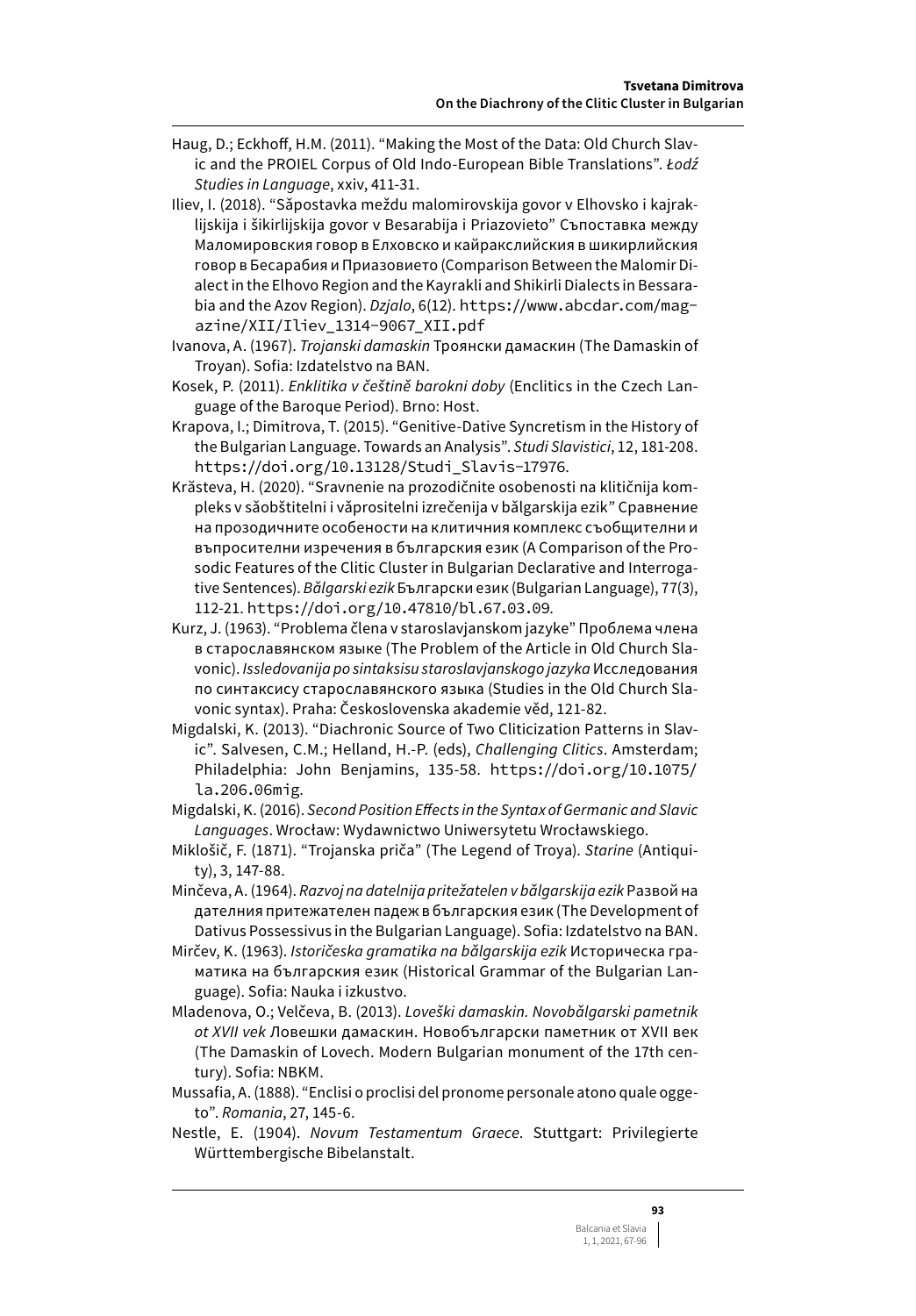- Nicolova R. (2008). *Bǎlgarska gramatika. Morfologija* Българска граматика. Морфология (Bulgarian Grammar. Morphology). Sofia: Universitesko izdatelstvo "Sv. Kliment Ohridski".
- Pancheva, R. (2005). "The Rise and Fall of Second-Position Clitics". *Natural Language and Linguistic Theory*, 23, 103-67. [https://doi.org/10.1007/](https://doi.org/10.1007/s11049-003-2510-y) [s11049-003-2510-y](https://doi.org/10.1007/s11049-003-2510-y).
- Petersen, U. (2016). *Tischendorf's 8th Edition Greek New Testament with Morphological Tags*. Based on G. Clint Yale's Tischendorf text and on Dr. Maurice A. Robinson's Public Domain Westcott-Hort text. DiMedia, Department of Communication, Aalborg University.
- Radanović-Kocić, V. (1988). *The Grammar of Serbo-Croatian Clitics: A Synchronic and Diachronic Perspective* [PhD dissertation]. University of Illinois, Urbana-Champaign.
- *Scrivener's Textus Receptus* (1894). With Morphology. Prepared by M.A. Robinson. Bellingham 2002.
- Sławski, F. (1946). *Miejsce enklityki odmiennej w dziejach języka bułgarskiego*  (The Placement of Enclitics in the History of the Bulgarian Language). Krakow: Nakładem Polskiej Akademii Umiejętności.
- Sławski, F. (1974). *Słownik prasłowiański* (Dictionary of the Proto-Slavic Language). Tom I, *A-B*. Wrocław-Warszawa-Krakow-Gdańsk: Wydawnictwo Polskiej Akademii nauk.
- Thayer, J.H. (1889). *Greek-English Lexicon of the New Testament*. New York: American (Harper).
- Tiševa, J. (2008). "Za bǎlgarskite ezikovi ostrovi" За българските езикови острови (On the Bulgarian Language Islands). *Plovdivski universitet "Paisij Hilendarski" – Naučni trudove. Filologija* Пловдивски университет "Паисий Хилендарски" - Научни трудове. Филология (Plovdiv University "Paisii Hilendardski" - Research Papers. Philology), 46(1), 133-45.
- Tobler, A. (1875). *Vermischte Beitrage zur franzosischen Grammatik. Erste bis funfte Reihe*. Leipzig: Hirzel.
- Totomanova, A.-M. (2015). "Proektǎt 'Informatika, gramatika, leksikografija'i digitalnata obrabotka na srednovekovni slavjanski tekstove" Проектът "Информатика, граматика, лексикография" и дигиталната обработка на средновековни славянски текстове (The Project "Informatics, Grammar, Lexicography" and the Digital Processing of Mediaeval Slavic Texts)". *Sbornik dokladi i materiali ot zaključitelnata konferencija po proekta "Informatika, gramatika, leksikografija"* Сборник доклади и материали от заключителната конференция по проекта "Информатика, граматика, лексикография" (Proceedings of the Final Conference of the Project "Informatics, Grammar, Lexicography"). Sofia: Grafis, 5-16.
- Toufexis, N. (2010). "One Era's Nonsense, Another's Norm: Diachronic Study of Greek and the Computer". Bodard, G.; Mahony, S. (eds), *Digital Research in the Study of Classical Antiquity*. Aldershot, 105-20.
- Vaillant, A. (1948). *Manuel du vieux slave*. Paris: Institut d'etudes slaves.
- Večerka, R. (1989). *Altkirchenslavische (Altbulgarische) Syntax*. Bd. I, *Die lineare Satzorganisation*. Freiburg.
- Večerka, R. (1993). *Altkirchenslavische (Altbulgarische) Syntax*. Bd. II, *Die innere Satzstruktur*. Freiburg.
- Wackernagel, J. (2009). *Lectures on Syntax. With Special Reference to Greek, Latin and German*. Ed. by D. Langslow. Oxford: Oxford University Press.